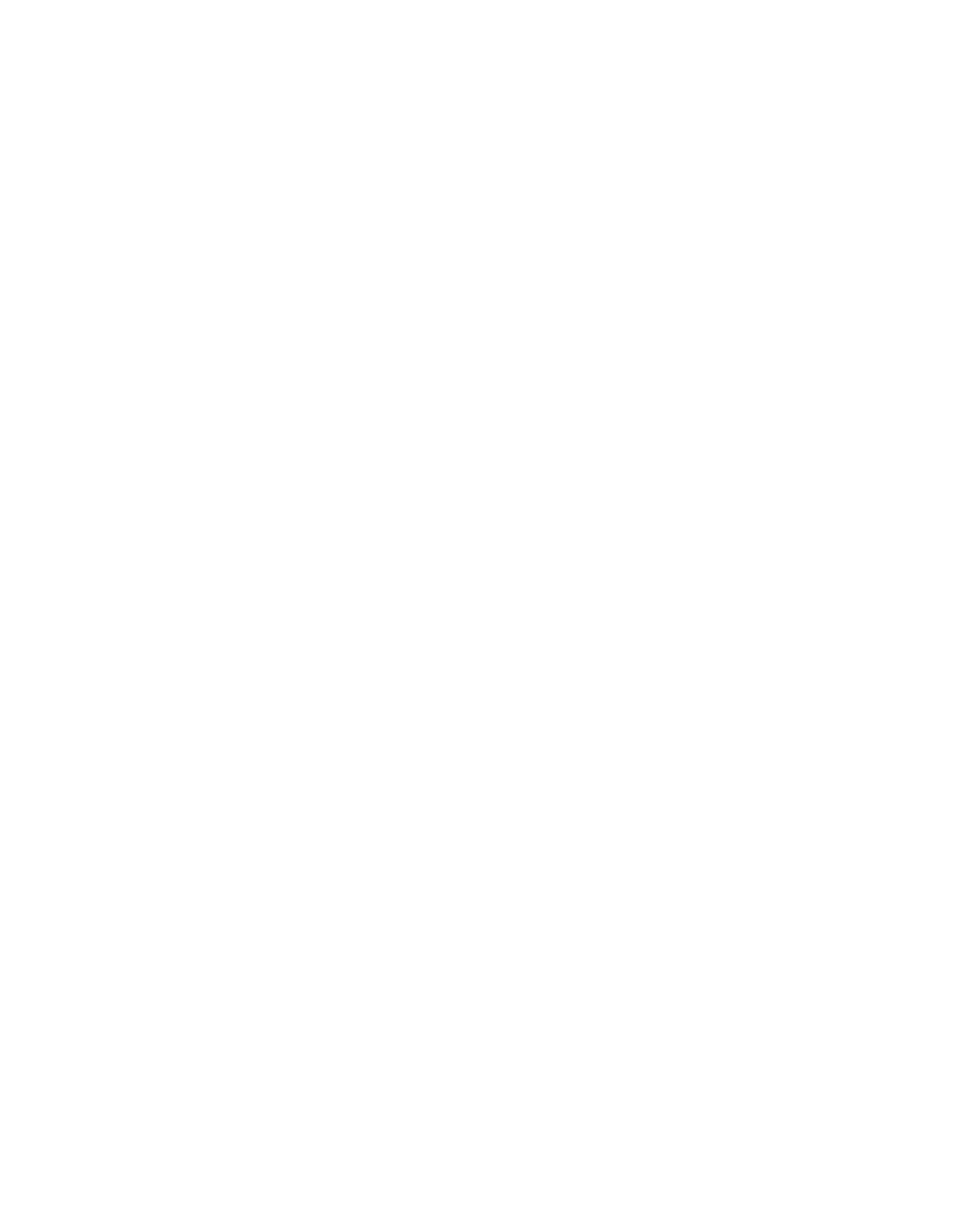#### **UNCONTESTED LOCAL THIRD READING BILLS**

**S. 446--Senator Malloy: A BILL TO AMEND ACT 259 OF 1961, AS AMENDED, RELATING TO THE HARTSVILLE COMMUNITY CENTER BUILDING COMMISSION, TO INCREASE THE COMMISSION'S MEMBERSHIP FROM THREE TO FIVE MEMBERS.**

> (Without reference--January 12, 2021) (Read the second time--February 16, 2021)

**S. 648--Senator K. Johnson: A BILL TO CONSOLIDATE CLARENDON COUNTY SCHOOL DISTRICT NO. 2 AND CLARENDON COUNTY SCHOOL DISTRICT NO. 4 INTO ONE SCHOOL DISTRICT TO BE KNOWN AS THE CLARENDON COUNTY SCHOOL DISTRICT; TO ABOLISH CLARENDON COUNTY SCHOOL DISTRICT NO. 2 AND CLARENDON COUNTY SCHOOL DISTRICT NO. 4 ON JULY 1, 2022; TO PROVIDE THAT THE CLARENDON COUNTY SCHOOL DISTRICT MUST BE GOVERNED BY A BOARD OF TRUSTEES CONSISTING OF NINE MEMBERS, WHICH INITIALLY MUST BE APPOINTED BY THE CLARENDON COUNTY LEGISLATIVE DELEGATION, AND TO PROVIDE THAT, BEGINNING IN 2024, EACH OF THE NINE MEMBERS OF THE BOARD OF TRUSTEES MUST BE ELECTED FROM A SEPARATE SINGLE-MEMBER ELECTION DISTRICT; TO PROVIDE THAT THE MEMBERS OF THE CLARENDON COUNTY SCHOOL DISTRICT BOARD OF TRUSTEES MUST BE ELECTED IN NONPARTISAN ELECTIONS CONDUCTED AT THE SAME TIME AS THE 2024 GENERAL ELECTION AND EVERY FOUR YEARS THEREAFTER, EXCEPT AS PROVIDED TO STAGGER THE MEMBERS' TERMS; TO ESTABLISH THE BOARD'S POWERS, DUTIES, AND RESPONSIBILITIES; TO PROVIDE THAT THE DISTRICT SUPERINTENDENT IS THE CHIEF OPERATING OFFICER OF THE DISTRICT, IS RESPONSIBLE TO THE BOARD FOR THE PROPER ADMINISTRATION OF ALL AFFAIRS OF THE DISTRICT,**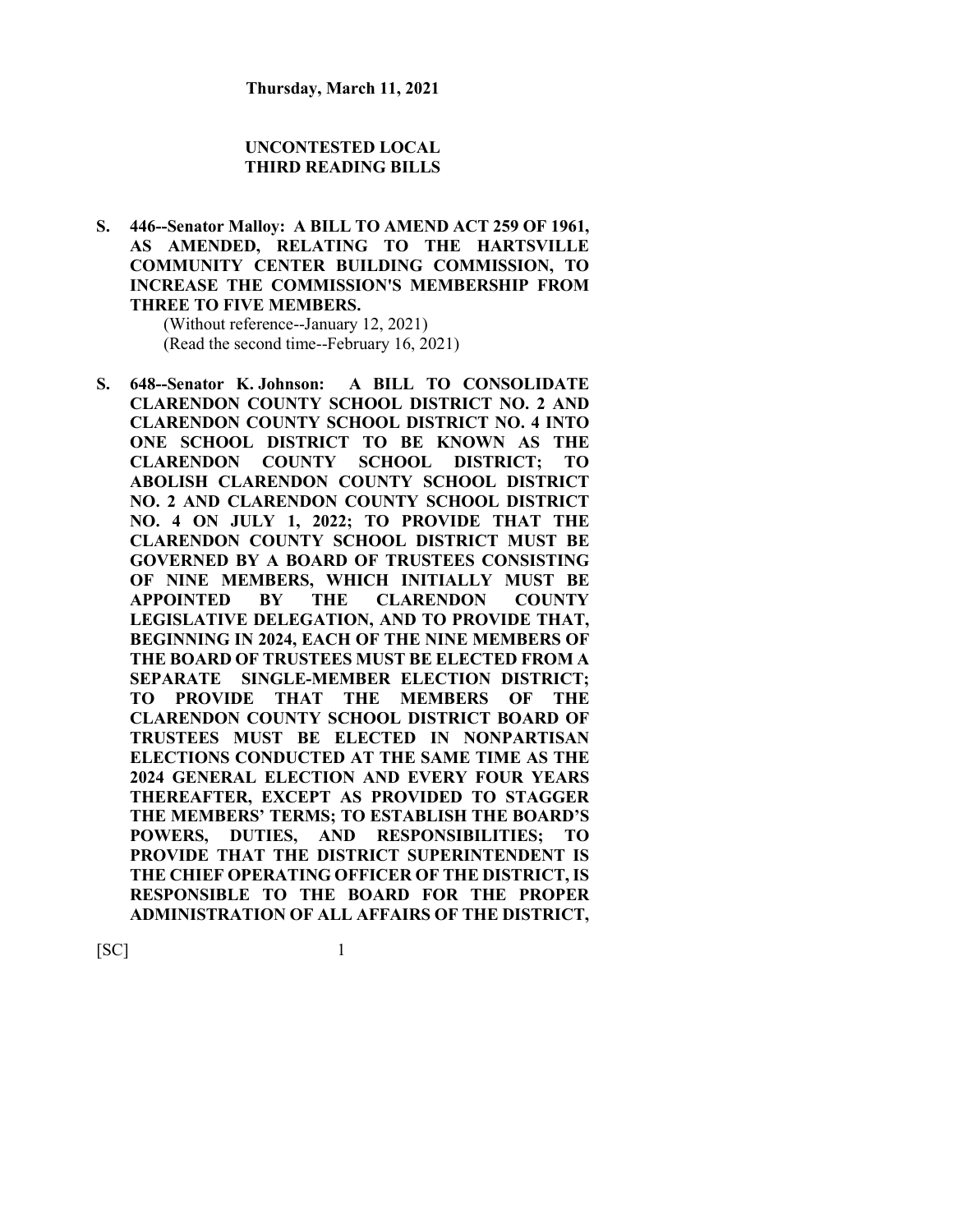#### **AND IS SUBJECT TO ALL OTHER PROVISIONS OF LAW RELATING TO HIS DUTIES; TO INCLUDE INTERIM MILLAGE PROVISIONS FOR YEARS 2022 AND 2023; AND TO PROVIDE THAT, BEGINNING IN 2024, THE CLARENDON COUNTY SCHOOL DISTRICT SHALL HAVE TOTAL FISCAL AUTONOMY.**

(Without reference--March 09, 2021) (Read the second time--March 10, 2021)

#### **UNCONTESTED LOCAL SECOND READING BILLS**

**S. 447--Senator Malloy: A BILL TO PROVIDE THAT EACH MEMBER OF THE LEE COUNTY TRANSPORTATION COMMITTEE SHALL BE ALLOWED AND PAID ONE HUNDRED DOLLARS FROM LEE COUNTY "C" FUND REVENUES FOR EACH MEETING AT WHICH HE IS IN ATTENDANCE, TO PROVIDE THAT THE MEMBERS OF THE LEE COUNTY TRANSPORTATION COMMITTEE SHALL RECEIVE PAYMENTS UPON THE ISSUANCE OF APPROVED VOUCHERS BY THE COMMITTEE'S CHAIRMAN, EXCEPT THAT THE CHAIRMAN MAY NOT APPROVE VOUCHERS FOR MORE THAN FIFTEEN MEETINGS PER FISCAL YEAR FOR EACH MEMBER OF THE COMMITTEE, AND TO PROVIDE THAT THE CHAIRMAN OF THE LEE COUNTY LEGISLATIVE DELEGATION SHALL BE AN EX-OFFICIO, NONVOTING MEMBER OF THE LEE COUNTY TRANSPORTATION COMMITTEE.**

(Without reference--January 12, 2021)

**S. 448--Senator Fanning: A BILL TO AMEND ACT 379 OF 1959, AS AMENDED, RELATING TO THE CHESTER METROPOLITAN DISTRICT, SO AS TO ADD FOUR MEMBERS TO THE CHESTER COUNTY BOARD OF DIRECTORS APPOINTED BY THE CHESTER COUNTY LEGISLATIVE DELEGATION.**

(Without reference--January 12, 2021)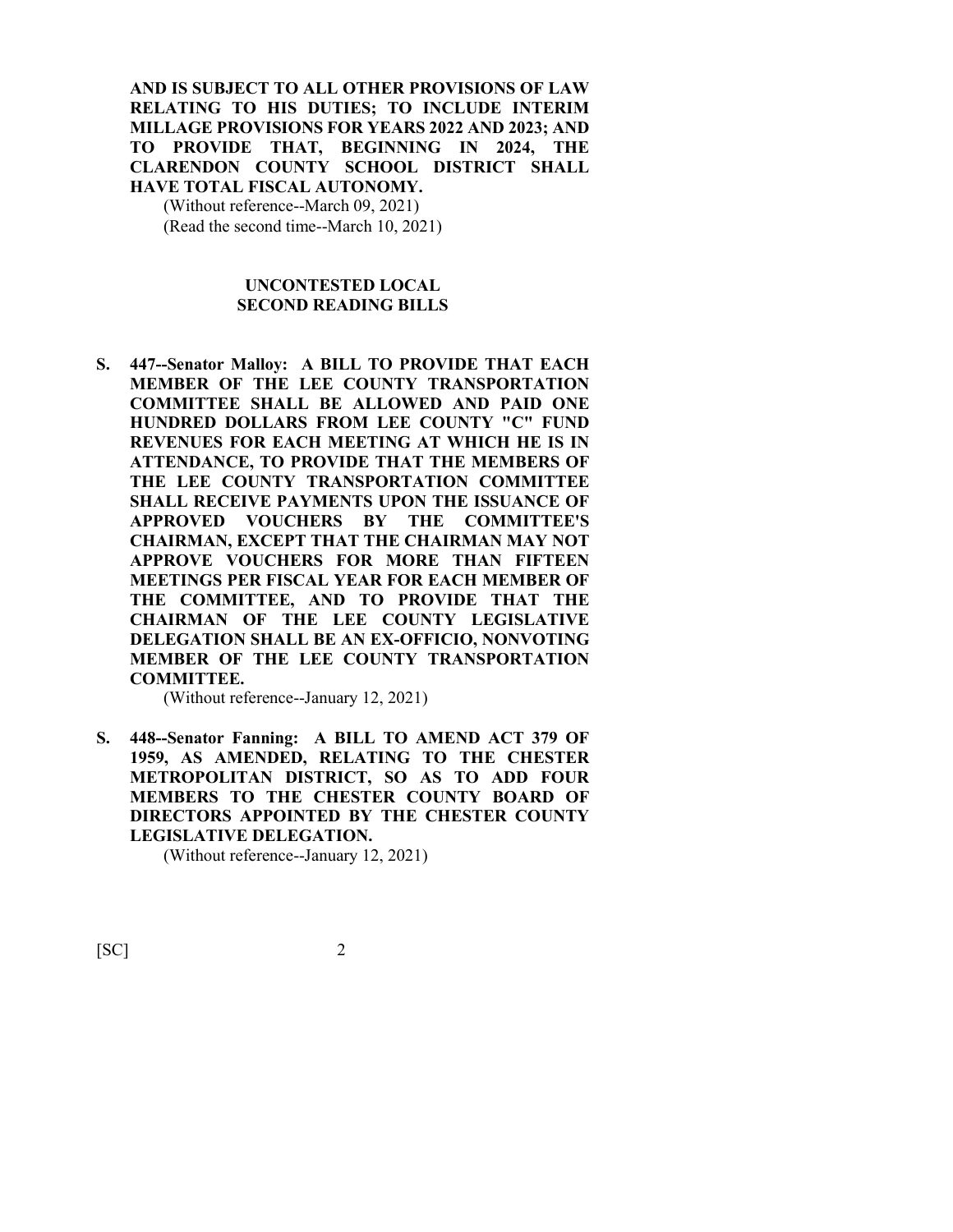#### **MOTION PERIOD**

#### **STATEWIDE THIRD READING BILLS**

**S. 506--Senators Kimbrell, Rice, Garrett, Talley, M. Johnson, Fanning, Corbin and Alexander: A BILL TO AMEND SECTION 44-1-143 OF THE 1976 CODE, RELATING TO REQUIREMENTS FOR HOME-BASED FOOD PRODUCTION OPERATIONS, TO EXPAND THE TYPES OF NONPOTENTIALLY HAZARDOUS FOODS THAT MAY BE SOLD TO INCLUDE ALL NONPOTENTIALLY HAZARDOUS FOODS, TO ALLOW FOR DIRECT SALES TO RETAIL STORES, TO ALLOW FOR ONLINE AND MAIL ORDER DIRECT-TO-CONSUMER SALES, TO ALLOW HOME-BASED FOOD PRODUCTION OPERATORS TO PROVIDE ON THEIR LABELS AN IDENTIFICATION NUMBER PROVIDED BY THE DEPARTMENT OF HEALTH AND ENVIRONMENTAL CONTROL, AT THE OPERATOR'S REQUEST, IN LIEU OF THEIR ADDRESSES, AND TO PROVIDE PENALTIES FOR VIOLATIONS.**

(Read the first time--January 28, 2021) (Reported by Committee on Agriculture and Natural Resources--March 02, 2021) (Favorable with amendments) (Committee Amendment Adopted--March 10, 2021) (Amended--March 10, 2021) (Read the second time--March 10, 2021) (Ayes 40, Nays 0--March 10, 2021)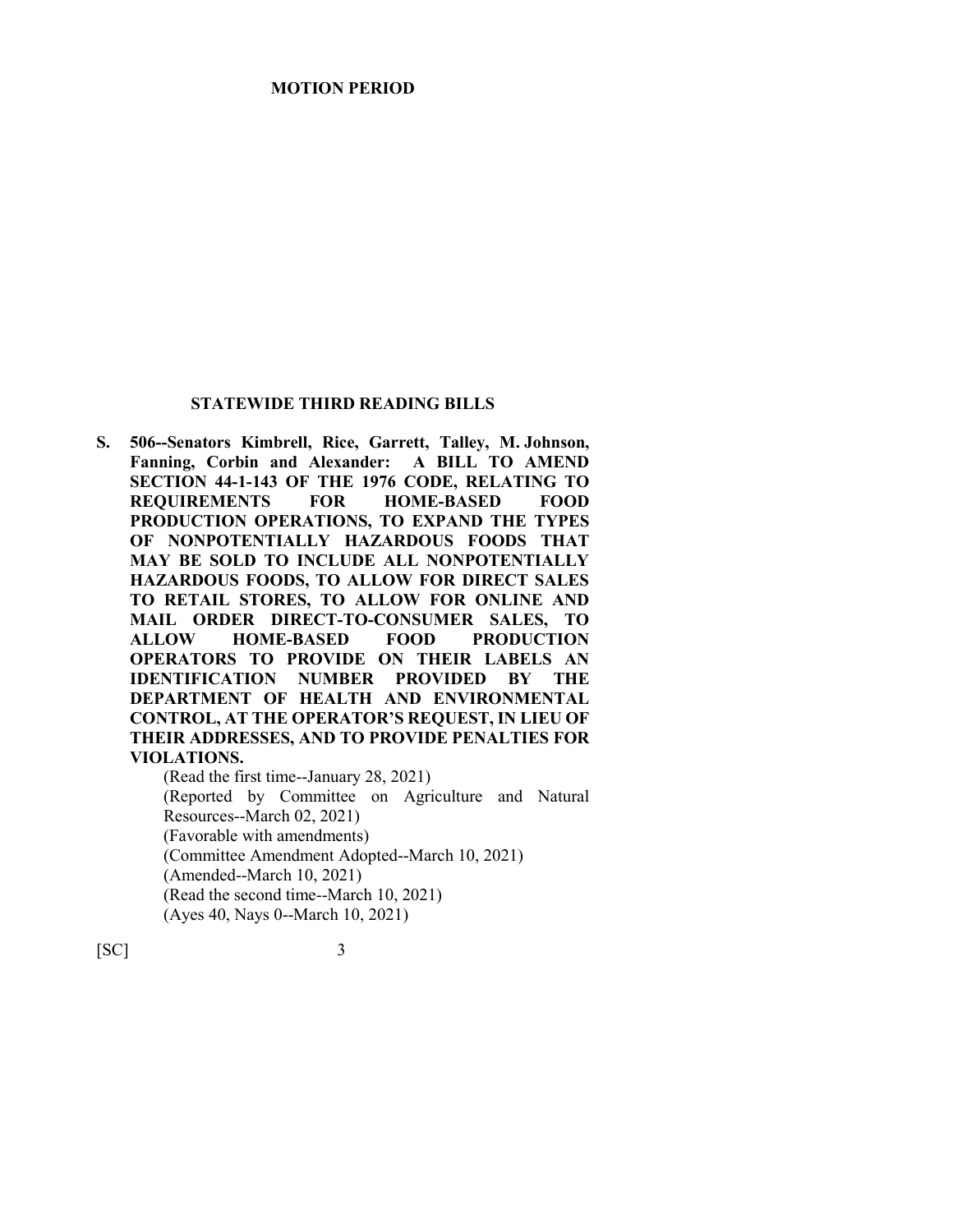**H. 3501--Reps. Collins, V.S. Moss and Jones: A BILL TO AMEND THE CODE OF LAWS OF SOUTH CAROLINA, 1976, BY ADDING ARTICLE 147 TO CHAPTER 3, TITLE 56 SO AS TO PROVIDE THE DEPARTMENT OF MOTOR VEHICLES MAY ISSUE TWO HUNDRED FIFTY YEAR ANNIVERSARY REVOLUTIONARY WAR COMMEMORATIVE SPECIAL LICENSE PLATES.** (Read the first time--February 18, 2021)

(Reported by Committee on Transportation--March 04, 2021) (Favorable) (Read the second time--March 10, 2021) (Ayes 40, Nays 0--March 10, 2021)

#### **H. 3900--Reps. G.M. Smith, Herbkersman, Howard and Weeks: A JOINT RESOLUTION TO AUTHORIZE CERTAIN PODIATRISTS TO ADMINISTER PREMEASURED DOSES OF THE COVID-19 VACCINE.**

(Read the first time--February 18, 2021) (Polled by Committee on Medical Affairs--March 04, 2021) (Favorable) (Amended--March 10, 2021) (Read the second time--March 10, 2021) (Ayes 40, Nays 0--March 10, 2021)

#### **STATEWIDE SECOND READING BILLS**

**S. 40--Senator Grooms: A BILL TO AMEND SECTION 5-29-30 OF THE 1976 CODE, RELATING TO THE RIGHT OF MUNICIPALITIES TO ESTABLISH ON-STREET PARKING FACILITIES, TO PROVIDE THAT MUNICIPALITIES MAY NOT ESTABLISH OR ALTER PARKING FACILITIES ON ANY STATE HIGHWAY FACILITY WITHOUT THE PRIOR APPROVAL OF THE DEPARTMENT OF TRANSPORTATION; TO AMEND SECTION 57-5-840 OF THE 1976 CODE, RELATING TO ALTERATIONS BY A MUNICIPALITY OF STATE HIGHWAY FACILITIES, TO PROVIDE THAT RESTRICTIONS ON THE USE OF STATE HIGHWAY FACILITIES BY A MUNICIPALITY ARE SUBJECT TO PRIOR APPROVAL BY THE DEPARTMENT OF TRANSPORTATION; TO AMEND ARTICLE 5, CHAPTER**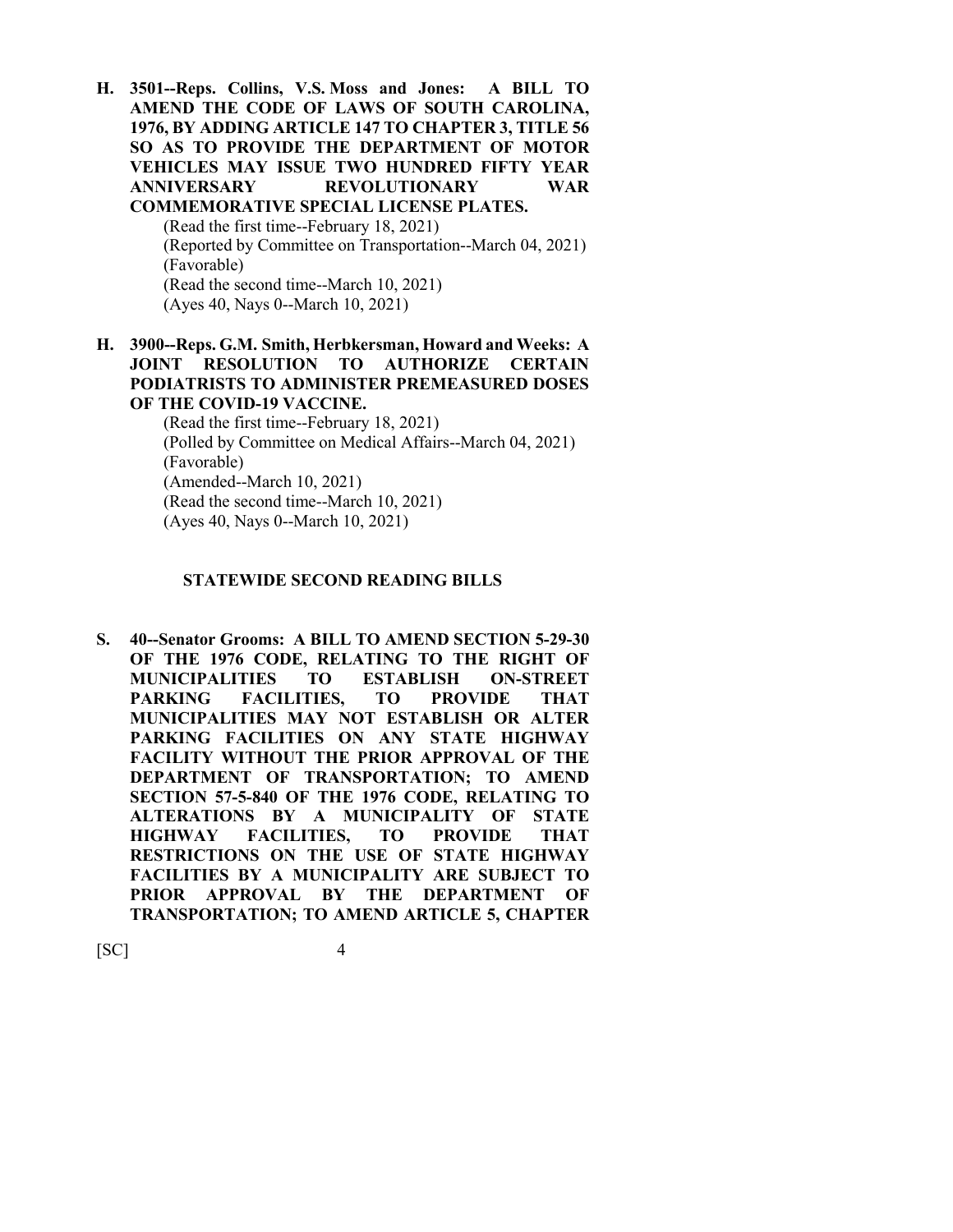**5, TITLE 57 OF THE 1976 CODE, RELATING TO CONSTRUCTION OF THE STATE HIGHWAY SYSTEM, BY ADDING SECTION 57-5-845, TO PROVIDE THAT PARKING ON STATE HIGHWAY FACILITIES LOCATED ON BARRIER ISLANDS IS FREE AND ANY RESTRICTIONS MAY ONLY BE MADE BY THE DEPARTMENT OF TRANSPORTATION TO AMEND SECTION 57-7-210 OF THE 1976 CODE, RELATING TO OBSTRUCTIONS IN HIGHWAYS, TO PROVIDE THAT THE FINE FOR VIOLATIONS IS CALCULATED ON A PER-DAY BASIS; TO AMEND SECTION 57-7-220 OF THE 1976 CODE, RELATING TO THE REMOVAL OF OBSTRUCTIONS IN HIGHWAYS, TO PROVIDE THAT OBSTRUCTIONS ON ANY PORTION OF A PUBLIC HIGHWAY MUST BE REMOVED AS SOON AS POSSIBLE BY THE GOVERNMENTAL ENTITY RESPONSIBLE FOR MAINTAINING THE HIGHWAY; AND TO DEFINE NECESSARY TERMS.**

(Read the first time--January 12, 2021) (Reported by Committee on Transportation--February 03, 2021) (Favorable) (Contested by Senators Bennett and Hutto)

**S. 475--Senators Rankin, Grooms, Williams, Scott, Hembree, McElveen, Senn, Talley, Adams, Harpootlian, Hutto, Goldfinch, Matthews and Gambrell: A JOINT RESOLUTION TO REQUIRE NEXTERA ENERGY, INC. TO PROVIDE CERTAIN DOCUMENTS RELATED TO THE PUBLIC SERVICE AUTHORITY TO THE SPEAKER OF THE HOUSE OF REPRESENTATIVES, THE PRESIDENT OF THE SENATE, THE CHAIRMAN OF THE SENATE FINANCE COMMITTEE, THE CHAIRMAN OF THE HOUSE WAYS AND MEANS COMMITTEE, THE CHAIRMAN OF THE SENATE JUDICIARY COMMITTEE AND THE CHAIRMAN OF THE HOUSE JUDICIARY COMMITTEE.**

> (Read the first time--January 21, 2021) (Reported by Committee on Judiciary--February 11, 2021) (Favorable)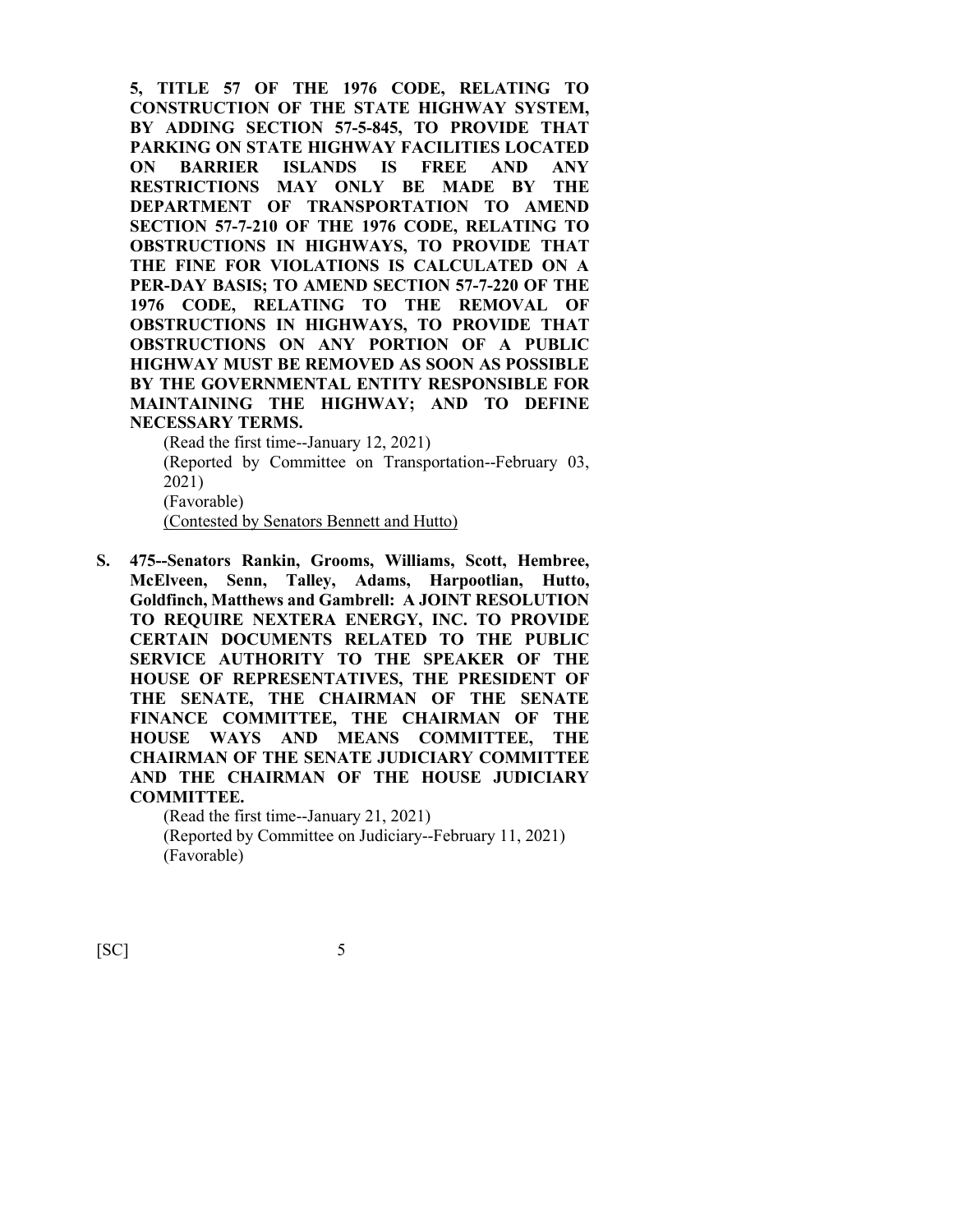**S. 227 -- Senators Shealy, McElveen and Matthews: A BILL TO ENACT THE "MASSAGE THERAPY PRACTICE ACT".; TO AMEND CHAPTER 30, TITLE 40 OF THE 1976 CODE, RELATING TO MASSAGE THERAPY PRACTICE, TO PROVIDE THAT IT IS IN THE INTEREST OF PUBLIC HEALTH, SAFETY, AND WELFARE TO REGULATE THE PRACTICE OF MASSAGE THERAPY. (Abbreviated Title)**

> (Read the first time--January 12, 2021) (Reported by Committee on Labor, Commerce and Industry-- February 17, 2021) (Favorable with amendments) (Committee Amendment Adopted--February 24, 2021) (Amended--March 10, 2021)

**S. 525--Senators Gambrell, Verdin, Massey, Loftis and Garrett: A BILL TO AMEND SECTION 44-96-40 OF THE 1976 CODE, RELATING TO DEFINITIONS FOR THE SOUTH CAROLINA SOLID WASTE POLICY AND MANAGEMENT ACT, TO DEFINE NECESSARY TERMS RELATED TO ADVANCED RECYCLING AND ADVANCED RECYCLING FACILITIES.**

(Read the first time--February 4, 2021) (Reported by Committee on Medical Affairs--February 18, 2021) (Favorable with amendments) (Contested by Senators Senn and McElveen)

**S. 376--Senators Talley, Hembree and Setzler: A BILL TO ENACT THE "STATE INSTITUTION OF HIGHER EDUCATION EFFICIENCY ACT"; TO AMEND TITLE 59 OF THE 1976 CODE, RELATING TO EDUCATION, BY ADDING CHAPTER 157, TO ALLOW THE BOARD OF TRUSTEES OF AN INSTITUTION OF HIGHER EDUCATION TO ESTABLISH BY RESOLUTION AN AUXILIARY DIVISION AS PART OF THE COLLEGE OR UNIVERSITY, TO PROVIDE THAT THE AUXILIARY DIVISION IS EXEMPT FROM VARIOUS STATE LAWS, TO REQUIRE THAT CERTAIN PERMANENT IMPROVEMENT PROJECTS MUST BE SUBMITTED TO THE JOINT BOND REVIEW COMMITTEE AND THE EXECUTIVE BUDGET OFFICE, TO PROVIDE THAT A BOARD OF TRUSTEES MAY ADOPT FOR AN AUXILIARY DIVISION A PROCUREMENT POLICY, AND TO PROVIDE**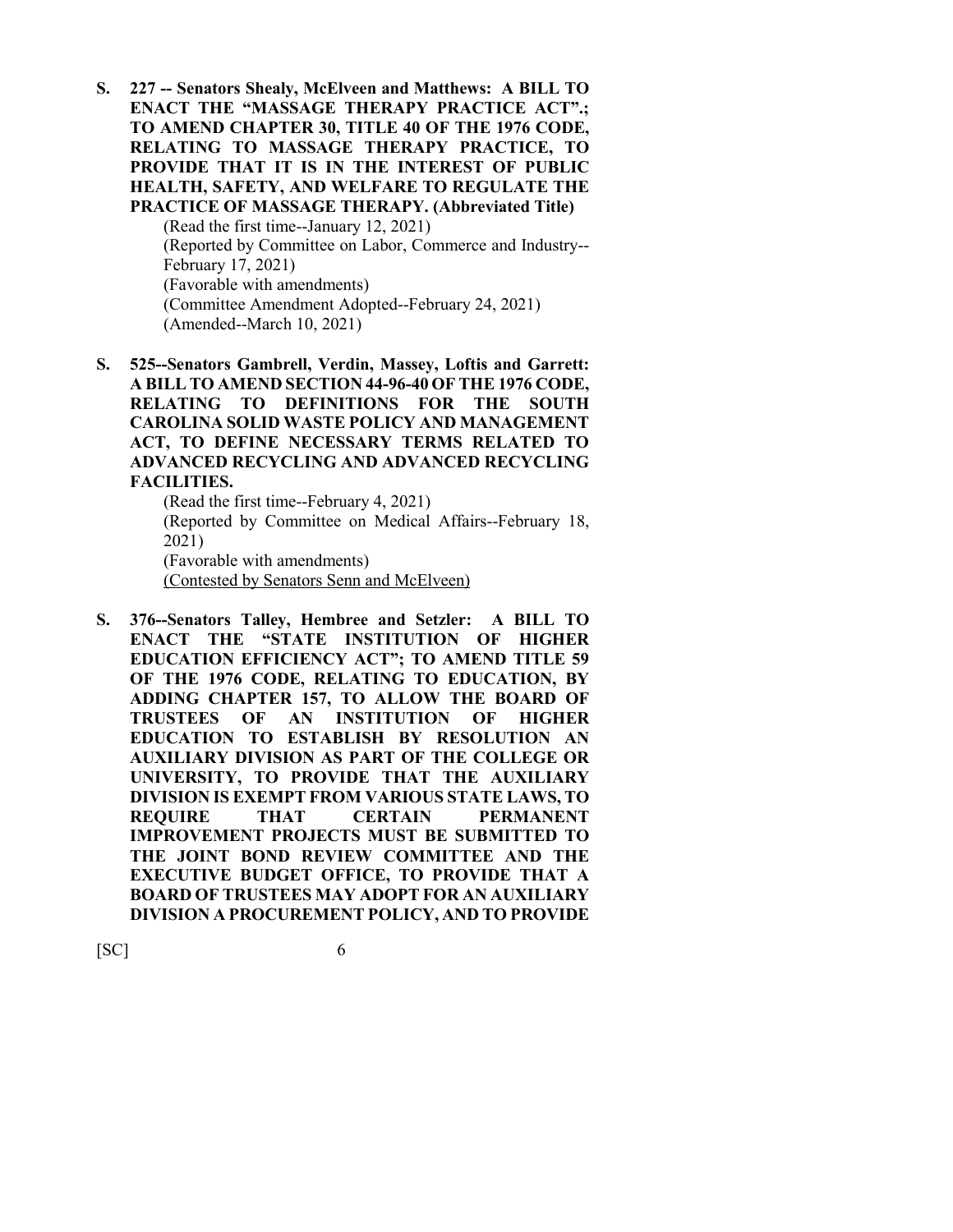**REPORTING REQUIREMENTS; TO AMEND SECTION 8-11-260 OF THE 1976 CODE, RELATING TO EXEMPTIONS FROM CERTAIN REQUIREMENTS FOR STATE OFFICERS AND EMPLOYEES, TO PROVIDE THAT EMPLOYEES OF CERTAIN RESEARCH UNIVERSITIES AND NON-RESEARCH, FOUR-YEAR COLLEGES AND UNIVERSITIES ARE EXEMPT; TO AMEND SECTION 11-35-710(A)(6) OF THE 1976 CODE, RELATING TO EXEMPTIONS FROM THE SOUTH CAROLINA CONSOLIDATED PROCUREMENT CODE, TO PROVIDE THAT THE STATE FISCAL ACCOUNTABILITY AUTHORITY MAY EXEMPT PRIVATE GIFTS, AUXILIARY DIVISIONS, AND OTHER SALES AND SERVICES; AND TO DEFINE NECESSARY TERMS.** (Read the first time--January 12, 2021)

(Reported by Committee on Education--February 24, 2021) (Favorable with amendments) (Contested by Senator Leatherman)

**S. 605--Fish, Game and Forestry Committee: A JOINT RESOLUTION TO APPROVE REGULATIONS OF THE DEPARTMENT OF NATURAL RESOURCES, RELATING TO REGULATIONS FOR SPOTTED TURTLE; AND EXCHANGE AND TRANSFER FOR CERTAIN NATIVE REPTILES AND AMPHIBIANS, DESIGNATED AS REGULATION DOCUMENT NUMBER 5007, PURSUANT TO THE PROVISIONS OF ARTICLE 1, CHAPTER 23, TITLE 1 OF THE 1976 CODE.**

> (Without reference--February 24, 2021) (Contested by Senator Campsen)

**S. 606--Fish, Game and Forestry Committee: A JOINT RESOLUTION TO APPROVE REGULATIONS OF THE DEPARTMENT OF HEALTH AND ENVIRONMENTAL CONTROL, RELATING TO STATEMENT OF POLICY; AND SPECIFIC PROJECT STANDARDS FOR TIDELANDS AND COASTAL WATERS, DESIGNATED AS REGULATION DOCUMENT NUMBER 4995, PURSUANT TO THE PROVISIONS OF ARTICLE 1, CHAPTER 23, TITLE 1 OF THE 1976 CODE.**

> (Without reference--February 24, 2021) (Contested by Senator Campsen)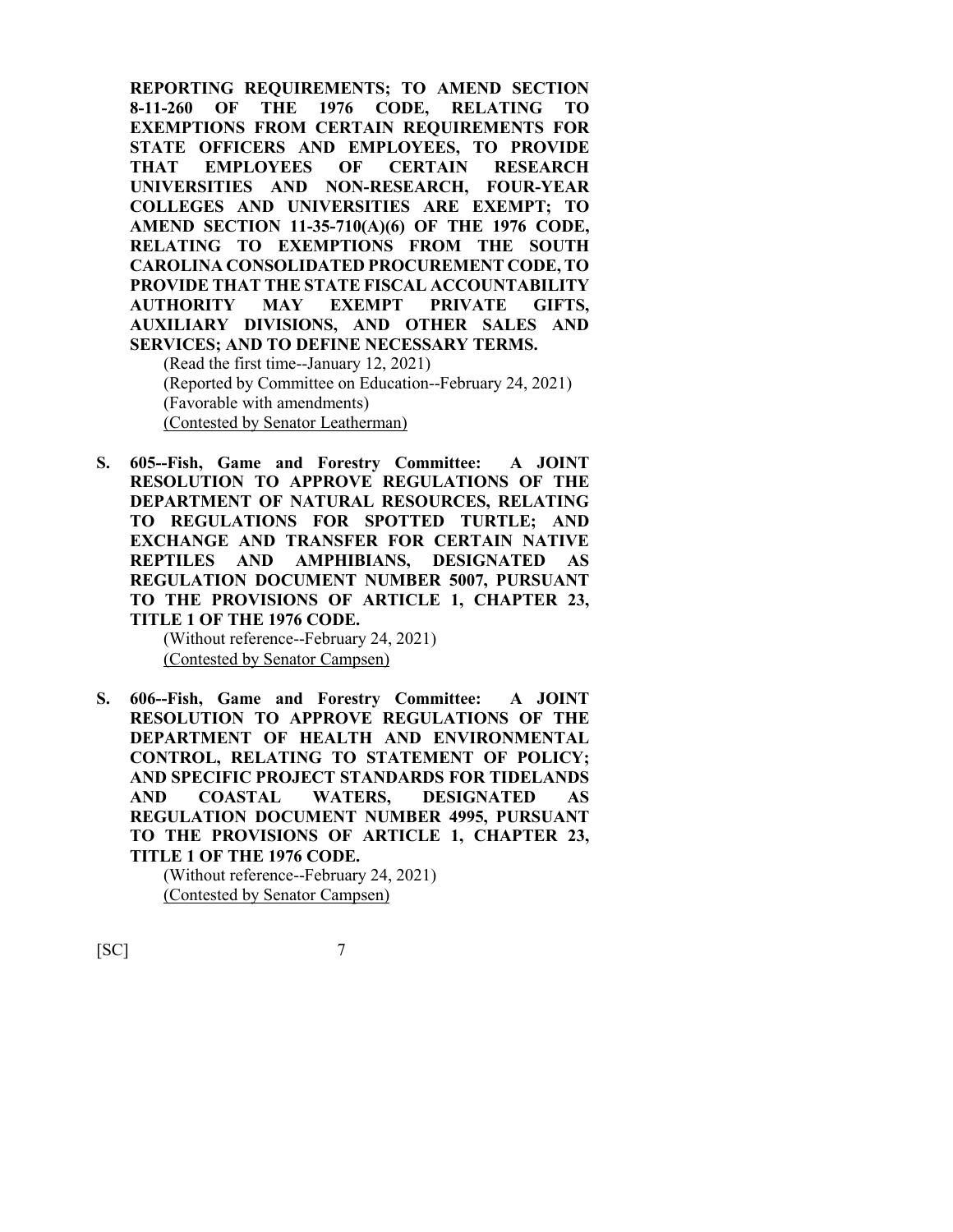**S. 611--Education Committee: A JOINT RESOLUTION TO APPROVE REGULATIONS OF THE COMMISSION ON HIGHER EDUCATION, RELATING TO SOUTH CAROLINA NATIONAL GUARD COLLEGE ASSISTANCE PROGRAM, DESIGNATED AS REGULATION DOCUMENT NUMBER 4970, PURSUANT TO THE PROVISIONS OF ARTICLE 1, CHAPTER 23, TITLE 1 OF THE 1976 CODE.**

(Without reference--February 24, 2021)

**S. 617--Education Committee: A JOINT RESOLUTION TO APPROVE REGULATIONS OF THE STATE BOARD OF EDUCATION, RELATING TO MINIMUM STANDARDS OF STUDENT CONDUCT AND DISCIPLINARY ENFORCEMENT PROCEDURES TO BE IMPLEMENTED BY LOCAL SCHOOL DISTRICTS, DESIGNATED AS REGULATION DOCUMENT NUMBER 4981, PURSUANT TO THE PROVISIONS OF ARTICLE 1, CHAPTER 23, TITLE 1 OF THE 1976 CODE.**

(Without reference--February 25, 2021)

**S. 618--Education Committee: A JOINT RESOLUTION TO APPROVE REGULATIONS OF THE STATE BOARD OF EDUCATION, RELATING TO CREDENTIAL CLASSIFICATION, DESIGNATED AS REGULATION DOCUMENT NUMBER 4991, PURSUANT TO THE PROVISIONS OF ARTICLE 1, CHAPTER 23, TITLE 1 OF THE 1976 CODE.**

(Without reference--February 25, 2021)

**H. 3585--Reps. Sandifer and Hardee: A BILL TO AMEND THE CODE OF LAWS OF SOUTH CAROLINA, 1976, BY ADDING SECTION 38-61-80 SO AS TO PROVIDE THE PROCEDURE FOR AN INSURER TO CANCEL, NONRENEW, OR TERMINATE ALL OR SUBSTANTIALLY ALL OF AN ENTIRE LINE OR CLASS OF BUSINESS; BY ADDING SECTION 38-77-400 SO AS TO REQUIRE AN INSURER TO PROVIDE A LISTING OF UNDERWRITING RESTRICTIONS UPON THE REQUEST OF THE DIRECTOR; TO AMEND SECTION 38-13-30, RELATING TO ORDERS RESULTING FROM EXAMINATIONS, SO AS TO ALLOW THE DIRECTOR OR HIS DESIGNEE TO SERVE AN ORDER UPON THE**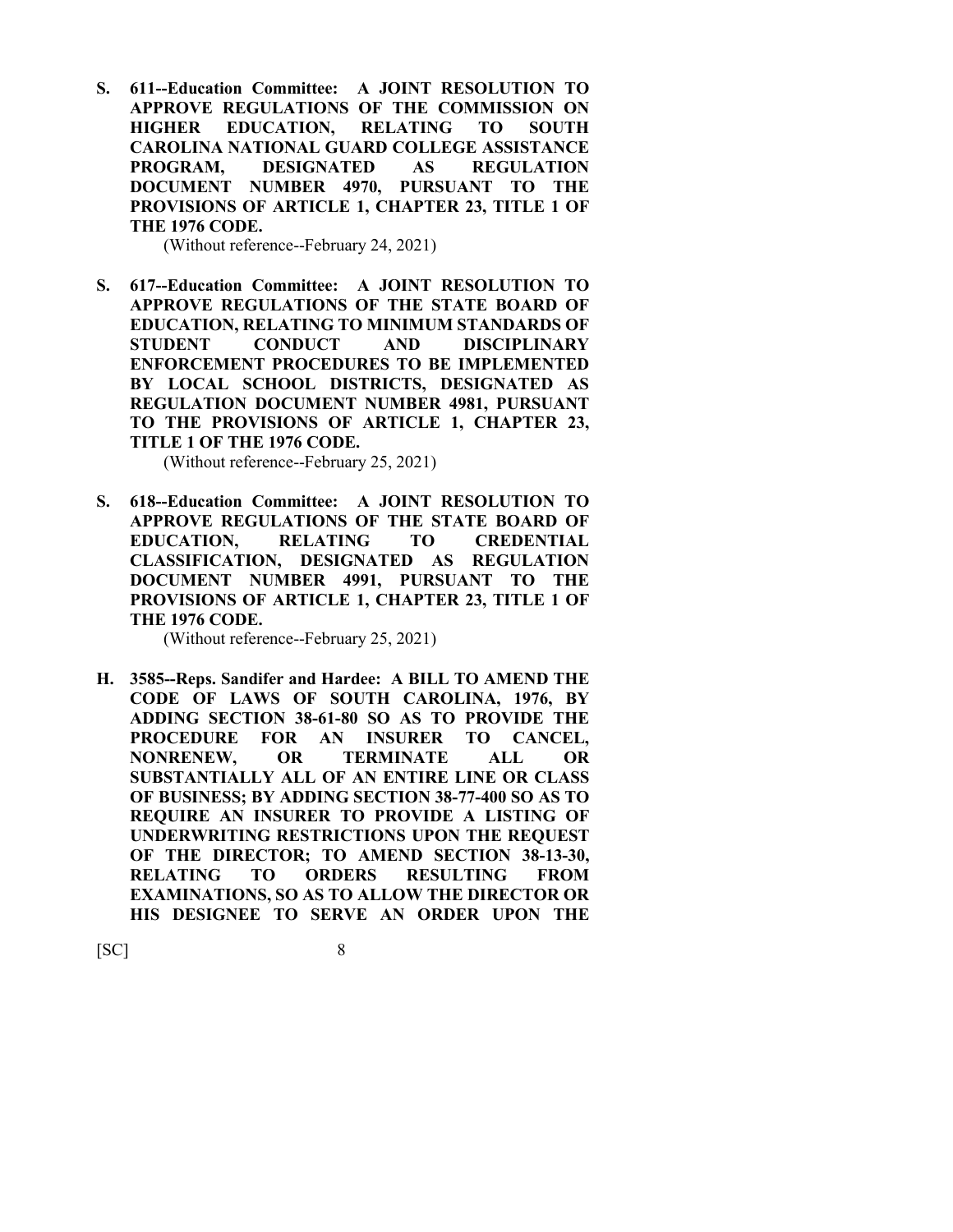**INSURER BY ELECTRONIC MAIL; TO AMEND SECTION 38-53-110, RELATING TO FINANCIAL STATEMENT REQUIREMENTS, SO AS TO PROVIDE A DEADLINE FOR SUBMISSION; TO AMEND SECTION 38-71-340, RELATING TO REQUIRED POLICY PROVISIONS, SO AS TO ADD A TIME OF PAYMENT OF CLAIMS REQUIREMENT FOR HEALTH INSURANCE COVERAGE; TO AMEND SECTION 38-75-730, AS AMENDED, RELATING TO RESTRICTIONS ON THE CANCELLATION OF POLICIES, SO AS TO DISTINGUISH THE CANCELLATION PROVISIONS FOR WORKERS' COMPENSATION INSURANCE POLICIES; TO AMEND SECTION 38-75-740, RELATING TO RESTRICTIONS ON THE NONRENEWAL OF POLICIES, SO AS TO REMOVE SPECIFIC DEADLINES; TO AMEND SECTION 38-75-1160, RELATING TO THE NOTICE REQUIREMENT PRIOR TO CANCELLATION OR REFUSAL TO RENEW, SO AS TO REMOVE SPECIFIC DEADLINES; AND TO AMEND SECTION 38-75-1240, RELATING TO THE PROVISIONS TO THE DIRECTOR OF UNDERWRITING RESTRICTIONS BASED UPON GEOGRAPHY, SO AS TO REQUIRE AN INSURER TO PROVIDE A LIST OF UNDERWRITING RESTRICTIONS ONLY UPON THE REQUEST OF THE DIRECTOR REGARDLESS OF GEOGRAPHY.**

(Read the first time--February 3, 2021)

(Reported by Committee on Banking and Insurance--February 25, 2021)

(Favorable)

**H. 3586--Reps. Sandifer and Hardee: A BILL TO AMEND SECTION 38-55-520, CODE OF LAWS OF SOUTH CAROLINA, 1976, RELATING TO THE PURPOSE OF THE ARTICLE, SO AS TO ESTABLISH THE FRAUD DIVISION WITHIN THE DEPARTMENT OF INSURANCE; TO AMEND SECTION 38-55-530, RELATING TO DEFINITIONS, SO AS TO REMOVE REFERENCES TO THE SECOND INJURY FUND AND ADD A SEPARATE DEFINITION FOR "UNDESERVED ECONOMIC BENEFIT OR ADVANTAGE"; TO AMEND SECTION 38-55-550, RELATING TO CIVIL PENALTIES PAID TO THE INSURANCE FRAUD DIVISION, SO AS TO MAKE CONFORMING CHANGES; TO AMEND SECTION**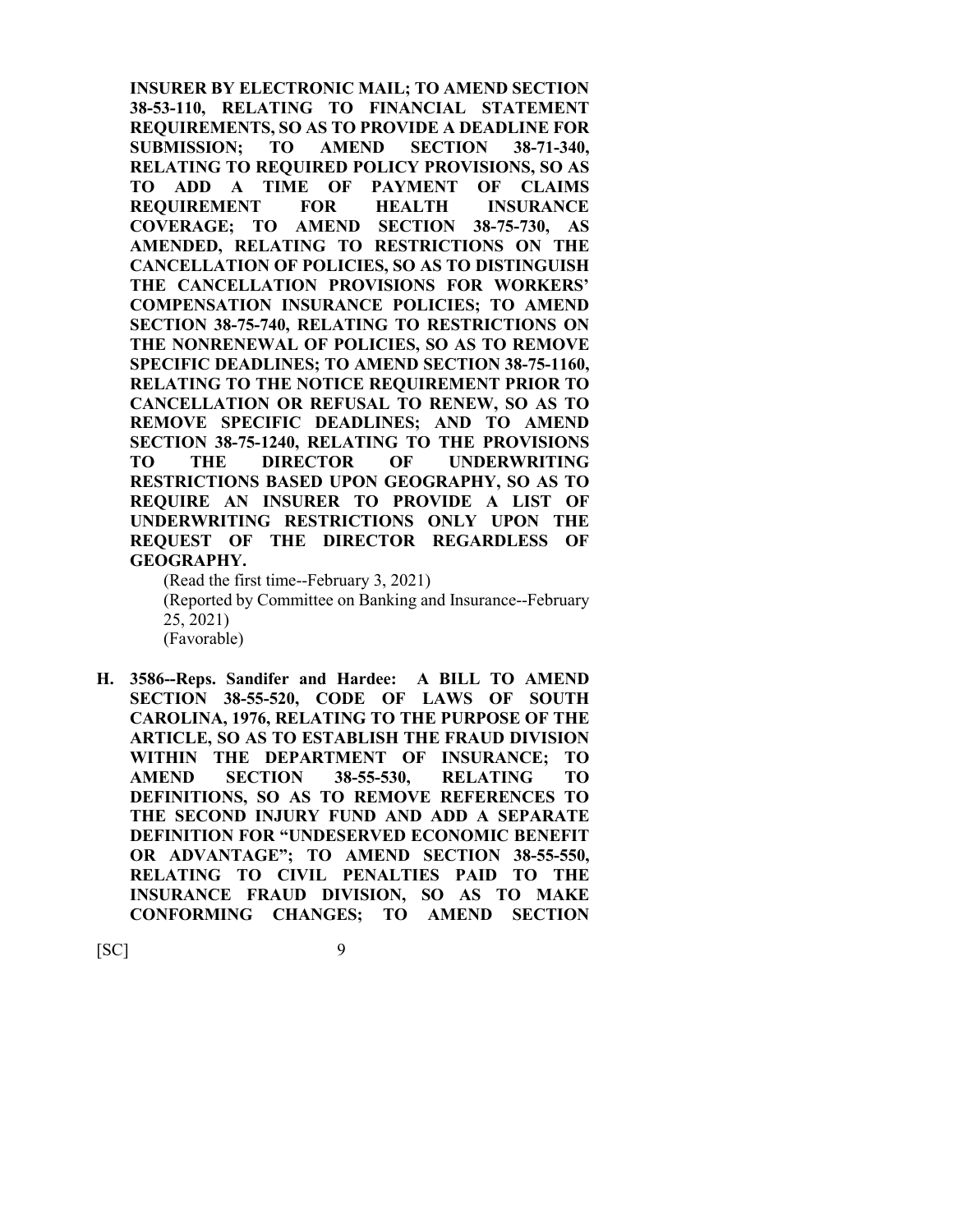**38-55-560, RELATING TO THE INSURANCE FRAUD DIVISION, SO AS TO TRANSFER THE DUTIES AND OBLIGATIONS TO THE DEPARTMENT OF INSURANCE; TO AMEND SECTION 38-55-570, RELATING TO NOTIFICATION OF KNOWLEDGE OR BELIEF OF FALSE STATEMENTS AND MISREPRESENTATIONS AND INFORMATION TO BE RELEASED, SO AS TO TRANSFER THE DUTIES AND OBLIGATIONS TO THE DEPARTMENT OF INSURANCE; TO AMEND SECTION 38-55-590, RELATING TO THE REQUIRED ANNUAL REPORT TO THE GENERAL ASSEMBLY, SO AS TO TRANSFER THE DUTIES AND OBLIGATIONS TO THE DEPARTMENT OF INSURANCE; AND TO AMEND SECTION 42-9-440, RELATING TO THE WORKERS' COMPENSATION COMMISSION'S REQUIREMENT TO REPORT SUSPECTED FRAUD, SO AS TO MAKE CONFORMING CHANGES.**

(Read the first time--February 4, 2021) (Reported by Committee on Banking and Insurance--February 25, 2021) (Favorable) (Contested by Senator Cromer)

**H. 3587--Reps. Sandifer and Hardee: A BILL TO AMEND SECTION 38-77-30, AS AMENDED, CODE OF LAWS OF SOUTH CAROLINA, 1976, RELATING TO THE DEFINITION OF "REDUCTION IN COVERAGE", SO AS TO PROHIBIT AN INSURER FROM TREATING A CORRECTION OF A TYPOGRAPHICAL OR SCRIVENER'S ERROR AS A REDUCTION IN COVERAGE AND TO AMEND SECTION 38-77-120, RELATING TO NOTICE REQUIREMENTS FOR CANCELLATION OR THE REFUSAL TO REVIEW A POLICY, SO AS TO MAKE CONFORMING CHANGES.**

> (Read the first time--February 3, 2021) (Reported by Committee on Banking and Insurance--February 25, 2021) (Favorable)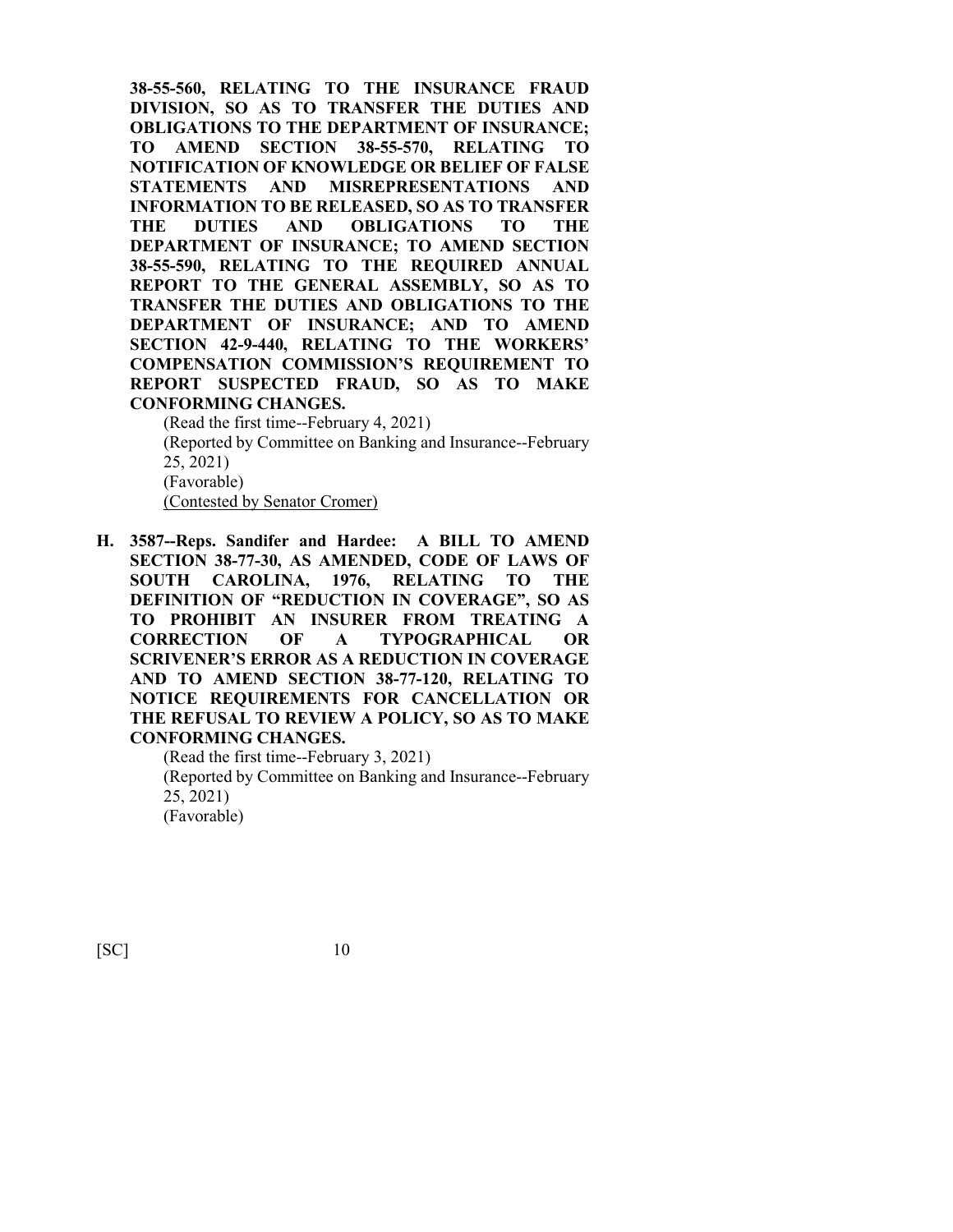**S. 649--Fish, Game and Forestry Committee: A JOINT RESOLUTION TO APPROVE REGULATIONS OF THE DEPARTMENT OF LABOR, LICENSING AND REGULATION-BOARD OF REGISTRATION FOR FORESTERS, RELATING TO BOARD OF REGISTRATION FOR FORESTERS, DESIGNATED AS REGULATION DOCUMENT NUMBER 5012, PURSUANT TO THE PROVISIONS OF ARTICLE 1, CHAPTER 23, TITLE 1 OF THE 1976 CODE.**

(Without reference--March 09, 2021) (Contested by Senator Campsen)

**S. 28--Senators Hutto, K. Johnson, Climer, McLeod and Stephens: A BILL TO AMEND SECTION 56-1-286 OF THE 1976 CODE, RELATING TO THE SUSPENSION OF A LICENSE OR PERMIT OR DENIAL OF ISSUANCE OF A LICENSE OR PERMIT TO PERSONS UNDER THE AGE OF TWENTY-ONE WHO DRIVE MOTOR VEHICLES AND HAVE A CERTAIN AMOUNT OF ALCOHOL CONCENTRATION, TO ALLOW A PERSON UNDER THE AGE OF TWENTY-ONE WHO IS SERVING A SUSPENSION OR DENIAL OF A LICENSE OR PERMIT TO ENROLL IN THE IGNITION INTERLOCK DEVICE PROGRAM; TO AMEND SECTION 56-1-385(A) OF THE 1976 CODE, RELATING TO THE REINSTATEMENT OF A PERMANENTLY REVOKED DRIVER'S LICENSE, TO LIMIT ITS APPLICATION TO OFFENSES OCCURRING PRIOR TO OCTOBER 1, 2014; TO AMEND SECTION 56-1-400 OF THE 1976 CODE, RELATING TO THE SURRENDER OF A LICENSE AND ENDORSING SUSPENSION AND IGNITION INTERLOCK DEVICE ON A LICENSE, TO REMOVE THE REQUIREMENT THAT A PERSON SEEKING TO HAVE A LICENSE ISSUED MUST FIRST PROVIDE PROOF THAT ANY FINE OWED HAS BEEN PAID, AND TO INCLUDE A REFERENCE TO THE HABITUAL OFFENDER STATUTE; TO AMEND SECTION 56-1-1090(A) OF THE 1976 CODE, RELATING TO REQUESTS FOR RESTORATION OF THE PRIVILEGE TO OPERATE A MOTOR VEHICLE, TO ALLOW A PERSON CLASSIFIED AS A HABITUAL OFFENDER TO OBTAIN A DRIVER'S LICENSE WITH AN INTERLOCK RESTRICTION IF HE PARTICIPATES IN THE IGNITION INTERLOCK DEVICE PROGRAM; TO AMEND SECTION**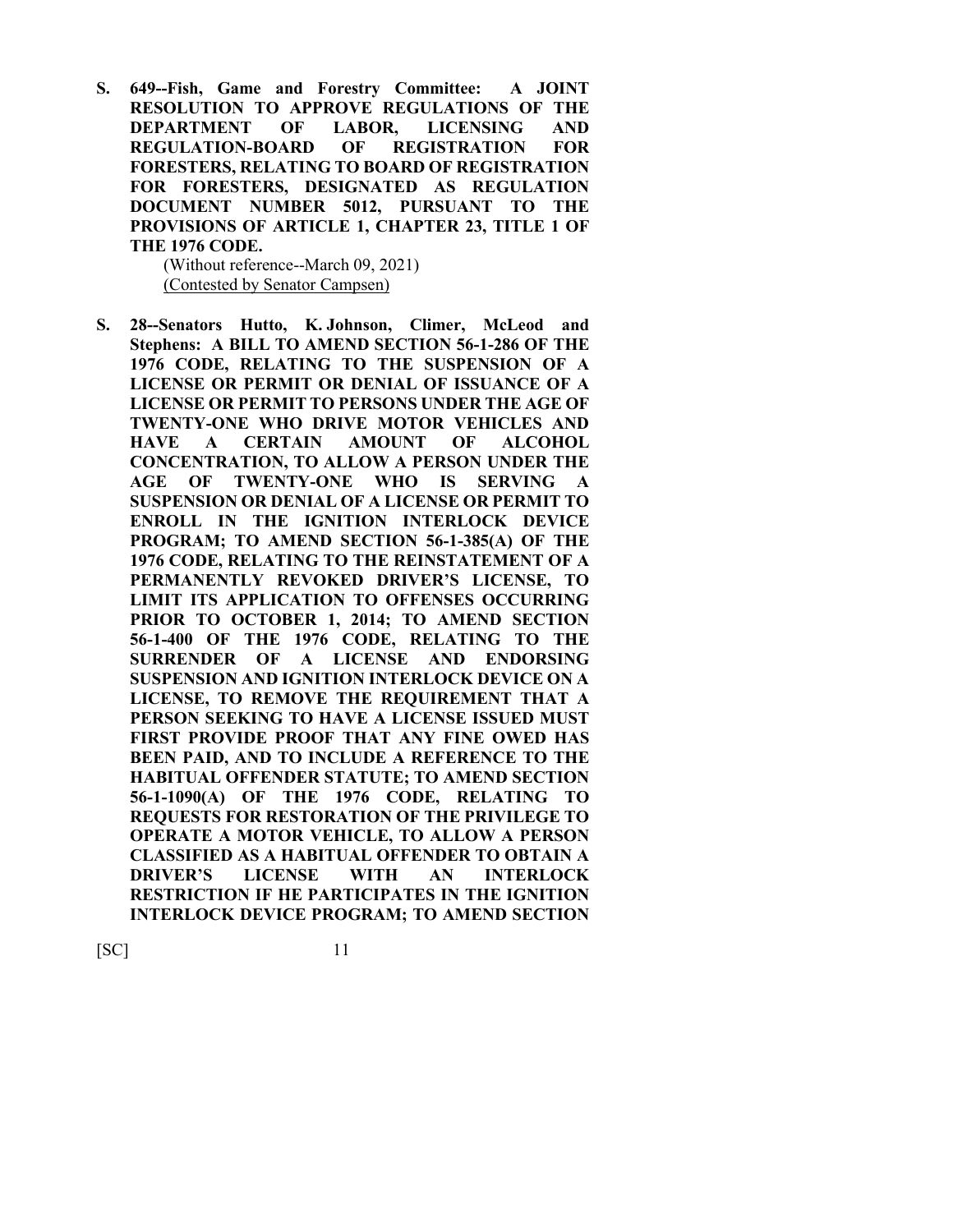**56-1-1320(A) OF THE 1976 CODE, RELATING TO PROVISIONAL DRIVERS' LICENSES, TO ELIMINATE PROVISIONAL LICENSES FOR FIRST OFFENSE DRIVING UNDER THE INFLUENCE UNLESS THE OFFENSE OCCURRED PRIOR TO THE EFFECTIVE DATE OF THIS ACT; TO AMEND SECTION 56-1-1340 OF THE 1976 CODE, RELATING TO THE ISSUANCE OF LICENSES AND CONVICTIONS TO BE RECORDED, TO CONFORM INTERNAL STATUTORY REFERENCES; TO AMEND SECTION 56-5-2941 OF THE 1976 CODE, RELATING TO IGNITION INTERLOCK DEVICES, TO INCLUDE A REFERENCE TO THE HABITUAL OFFENDER STATUTE, REMOVE EXCEPTIONS TO IGNITION INTERLOCK DEVICES FOR OFFENDERS WHO ARE NONRESIDENTS AND FIRST-TIME OFFENDERS OF DRIVING UNDER THE INFLUENCE WHO DID NOT REFUSE TO SUBMIT TO CHEMICAL TESTS AND HAD AN ALCOHOL CONCENTRATION OF FIFTEEN ONE-HUNDREDTHS OF ONE PERCENT OR MORE, REQUIRE DEVICE MANUFACTURERS PAY CERTIFICATION FEES ASSOCIATED WITH IGNITION INTERLOCK DEVICES, PERMIT THOSE DRIVERS WITH PERMANENTLY REVOKED LICENSES AFTER OCTOBER 2014 TO SEEK RELIEF AFTER FIVE YEARS, AND MAKE THE RECORDS OF THE IGNITION INTERLOCK DEVICES THE RECORDS OF THE DEPARTMENT OF PROBATION, PAROLE AND PARDON SERVICES; TO AMEND SECTION 56-5-2951 OF THE 1976 CODE, RELATING TO TEMPORARY ALCOHOL LICENSES, TO REQUIRE AN IGNITION INTERLOCK DEVICE RESTRICTION ON A TEMPORARY ALCOHOL LICENSE AND TO DELETE PROVISIONS RELATING TO ROUTE-RESTRICTED LICENSES; AND TO AMEND SECTION 56-5-2990 OF THE 1976 CODE, RELATING TO SUSPENSION OF A CONVICTED PERSON'S DRIVER'S LICENSE AND THE PERIOD OF SUSPENSION, TO REQUIRE AN IGNITION INTERLOCK DEVICE IF A FIRST-TIME OFFENDER OF DRIVING UNDER THE INFLUENCE SEEKS TO END A SUSPENSION.**

(Read the first time--January 12, 2021) (Reported by Committee on Judiciary--March 10, 2021) (Favorable)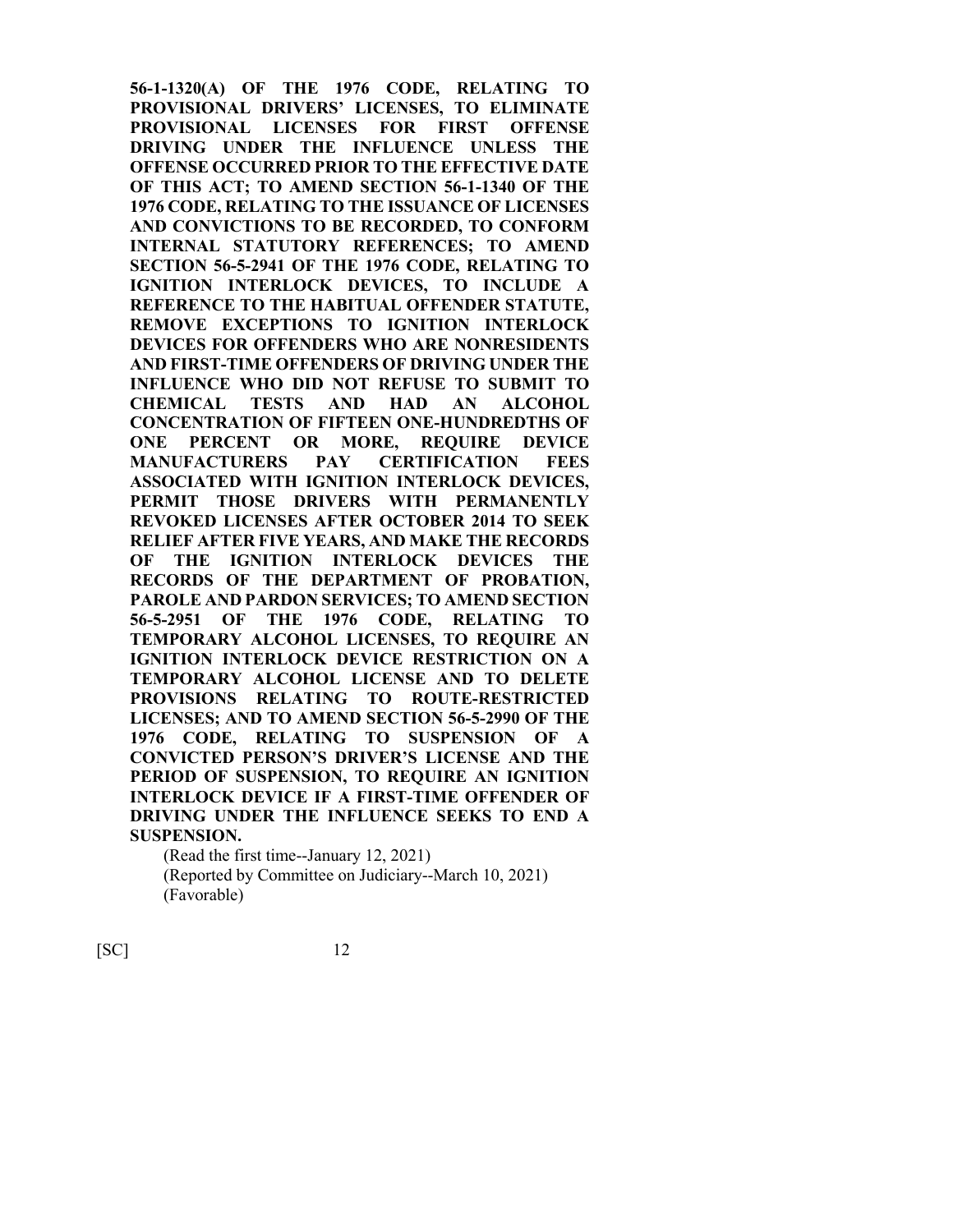**S. 94--Senators Malloy and Adams: A BILL TO AMEND SECTION 42-1-160 OF THE 1976 CODE, RELATING TO INJURY AND PERSONAL INJURY IN WORKERS' COMPENSATION, TO PROVIDE THAT A LIMITATION ON STRESS, MENTAL INJURIES, AND MENTAL ILLNESS FOR WORKERS' COMPENSATION DOES NOT APPLY TO A FIRST RESPONDER DIAGNOSED WITH POST-TRAUMATIC STRESS DISORDER, AND TO DEFINE NECESSARY TERMS.**

> (Read the first time--January 12, 2021) (Reported by Committee on Judiciary--March 10, 2021) (Favorable with amendments)

**S. 229--Senators Shealy, McLeod, Hutto, Jackson, McElveen and Matthews: A BILL TO ENACT THE "SOUTH CAROLINA CHILD ABUSE RESPONSE PROTOCOL ACT"; TO AMEND CHAPTER 11, TITLE 63 OF THE 1976 CODE, RELATING TO CHILDREN'S SERVICES AGENCIES, BY ADDING ARTICLE 24, TO REQUIRE THAT MULTIDISCIPLINARY TEAMS INVOLVED IN CHILD ABUSE INVESTIGATION AND PROSECUTION FOLLOW CERTAIN CHILD ABUSE RESPONSE PROTOCOL, TO PROVIDE FOR THE ESTABLISHMENT OF AN ADVISORY COMMITTEE TO REVIEW AND UPDATE THE PROTOCOL, AND FOR OTHER PURPOSES; AND TO AMEND SECTION 63-11-310(B)(1), (C), AND (D) OF THE 1976 CODE, RELATING TO CHILDREN'S ADVOCACY CENTERS, TO REQUIRE CHILDREN'S ADVOCACY CENTERS TO HOLD CERTAIN ACCREDITATION STATUS OR BE ACTIVELY PURSUING ACCREDITATION, AND FOR OTHER PURPOSES.**

(Read the first time--January 12, 2021) (Reported by Committee on Family and Veterans' Services-- March 10, 2021) (Favorable)

**S. 241--Senator Young: A BILL TO AMEND SECTION 59-112-50(C) OF THE 1976 CODE, RELATING TO THE DEFINITION OF "COVERED INDIVIDUAL" FOR THE PURPOSES OF TUITION RATES FOR MILITARY PERSONNEL AND THEIR DEPENDENTS, TO ELIMINATE THE REQUIREMENT THAT A VETERAN OR DEPENDENT ENROLL IN A PUBLIC INSTITUTION OF**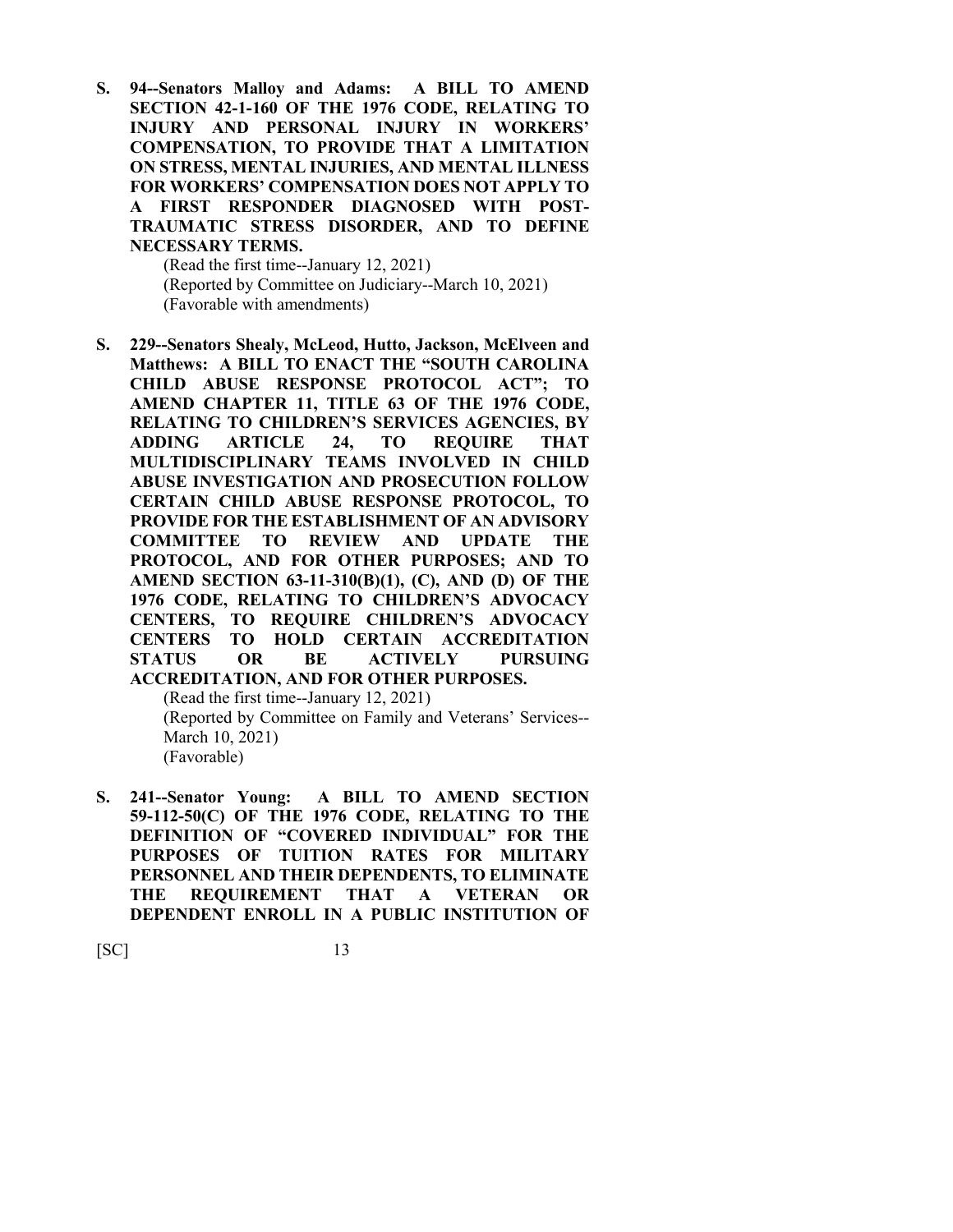#### **HIGHER EDUCATION WITHIN THREE YEAR'S OF THE VETERAN'S DISCHARGE IN ORDER TO RECEIVE EDUCATIONAL ASSISTANCE.**

(Read the first time--January 12, 2021) (Reported by Committee on Education--March 10, 2021) (Favorable)

**S. 243--Senator Young: A BILL TO AMEND SECTION 63-7-940(A) OF THE 1976 CODE, RELATING TO AUTHORIZED USES OF UNFOUNDED CHILD ABUSE AND NEGLECT REPORTS, TO AUTHORIZE THE RELEASE OF INFORMATION ABOUT CHILD FATALITIES OR NEAR FATALITIES; TO AMEND SECTION 63-7-1990(H) OF THE 1976 CODE, RELATING TO THE CONFIDENTIALITY AND RELEASE OF CHILD ABUSE AND NEGLECT RECORDS, TO AUTHORIZE THE RELEASE OF INFORMATION ABOUT CHILD FATALITIES OR NEAR FATALITIES; AND TO DEFINE NECESSARY TERMS.**

> (Read the first time--January 12, 2021) (Reported by Committee on Family and Veterans' Services-- March 10, 2021) (Favorable with amendments)

**S. 425--Senators Alexander and McLeod: A BILL TO AMEND ARTICLE 1, CHAPTER 35, TITLE 43 OF THE 1976 CODE, RELATING TO DUTIES AND PROCEDURES OF INVESTIGATIVE ENTITIES CONCERNING ADULT PROTECTION, BY ADDING SECTION 43-35-87, TO AUTHORIZE BANKING INSTITUTIONS TO DECLINE CERTAIN FINANCIAL TRANSACTION REQUESTS IN CASES OF THE SUSPECTED FINANCIAL EXPLOITATION OF A VULNERABLE ADULT, AND TO DEFINE NECESSARY TERMS.**

> (Read the first time--January 12, 2021) (Reported by Committee on Family and Veterans' Services-- March 10, 2021) (Favorable with amendments)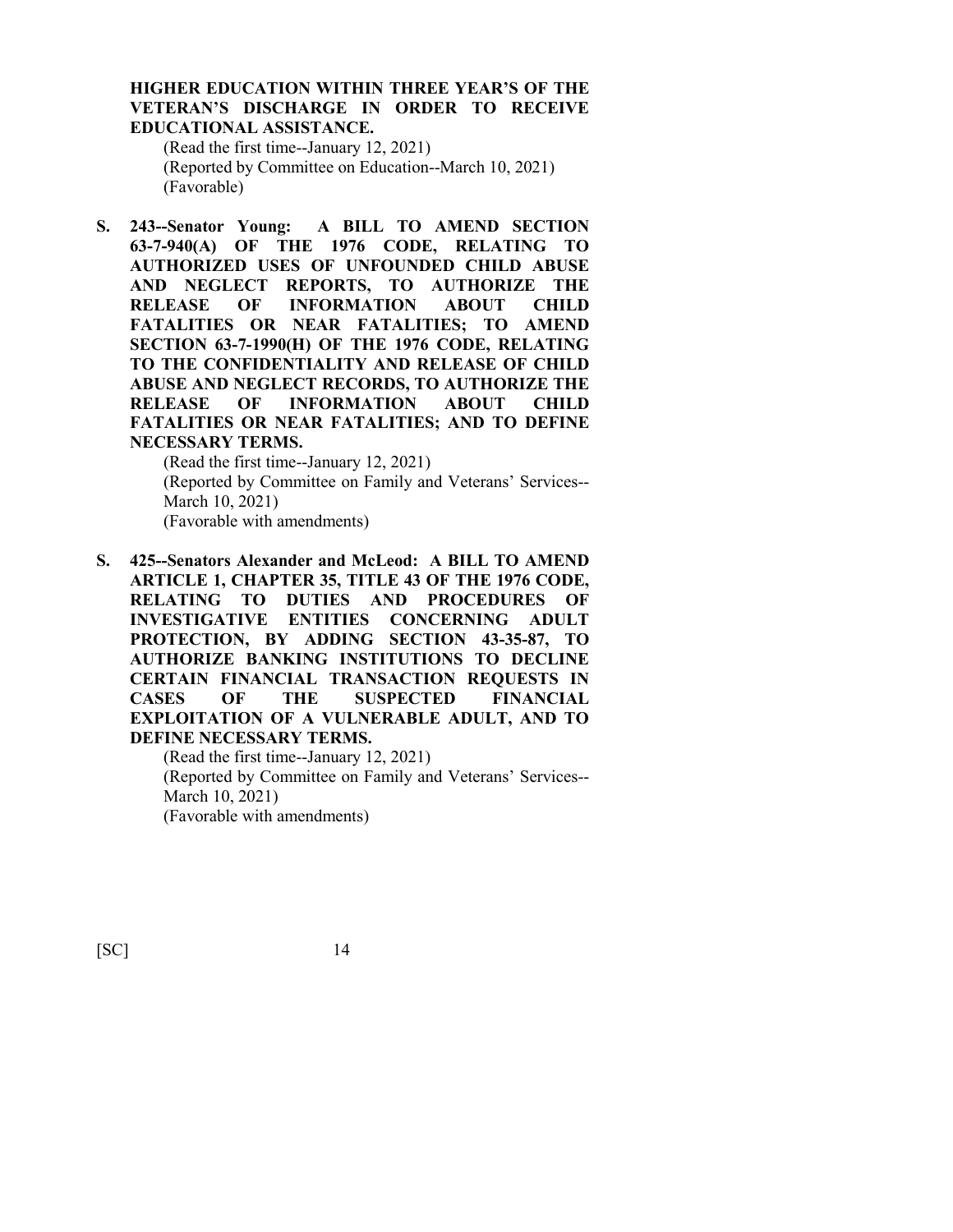**S. 456--Senator Alexander: A BILL TO AMEND ARTICLE 1, CHAPTER 3, TITLE 23 OF THE 1976 CODE, RELATING TO THE SOUTH CAROLINA LAW ENFORCEMENT DIVISION, BY ADDING SECTION 23-3-90, TO PROVIDE THAT AN AGENCY AUTHORIZED TO REQUEST A STATE FINGERPRINT BACKGROUND CHECK MAY REQUEST A FEDERAL FINGERPRINT BACKGROUND CHECK, TO PROVIDE THAT THE SOUTH CAROLINA LAW ENFORCEMENT DIVISION, UPON REQUEST, MAY SUBMIT THE FINGERPRINTS COLLECTED BY AGENCIES AND INFORMATION RELATED TO THOSE PRINTS TO THE FEDERAL BUREAU OF INVESTIGATION'S NEXT GENERATION IDENTIFICATION PROGRAM, TO PROVIDE THAT THE SOUTH CAROLINA LAW ENFORCEMENT DIVISION AND THE FEDERAL BUREAU OF INVESTIGATION MAY RETAIN COLLECTED FINGERPRINTS AND SEARCH ANY RETAINED FINGERPRINTS AT A LATER DATE PURSUANT TO AN APPROPRIATE INQUIRY, AND TO PROVIDE THAT THE SOUTH CAROLINA LAW ENFORCEMENT DIVISION MAY CHARGE A REASONABLE FEE FOR THE COLLECTION AND RETENTION OF FINGERPRINTS.**

(Read the first time--January 13, 2021) (Reported by Committee on Judiciary--March 10, 2021) (Favorable with amendments)

**S. 472--Senators Rankin and Hutto: A BILL TO ENACT THE "RESPONSIBLE ALCOHOL SERVER TRAINING ACT"; TO AMEND TITLE 61 OF THE 1976 CODE, RELATING TO ALCOHOL AND ALCOHOLIC BEVERAGES, BY ADDING CHAPTER 3, TO PROVIDE FOR THE ESTABLISHMENT, IMPLEMENTATION, AND ENFORCEMENT OF A MANDATORY ALCOHOL SERVER TRAINING AND EDUCATION PROGRAM, TO REQUIRE SERVERS OF ALCOHOLIC BEVERAGES FOR ON-PREMISES CONSUMPTION IN LICENSED OR PERMITTED BUSINESSES TO OBTAIN ALCOHOL SERVER CERTIFICATES, TO PROVIDE GUIDANCE FOR THE CURRICULA OF THE TRAINING PROGRAMS, TO PROVIDE FOR THE DEPARTMENT OF REVENUE TO BE RESPONSIBLE FOR APPROVAL OF THE TRAINING PROGRAMS AND IMPLEMENTATION OF THE**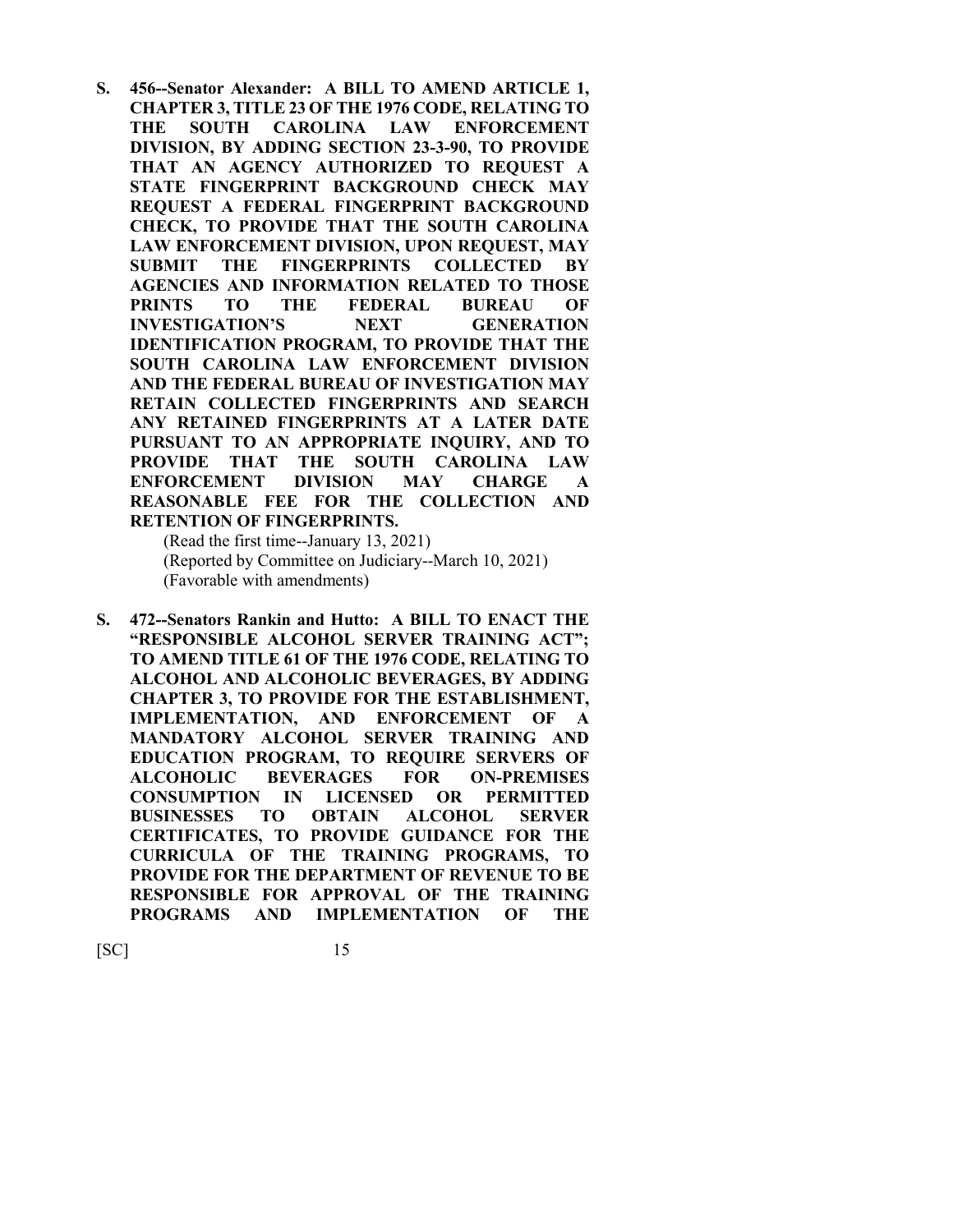**ALCOHOL SERVER CERTIFICATES, TO REQUIRE FEES FROM PROVIDERS OF TRAINING PROGRAMS AND FROM APPLICANTS FOR ALCOHOL SERVER CERTIFICATES TO COVER THE COSTS OF THE MANDATORY TRAINING AND ENFORCEMENT, TO REQUIRE COORDINATION AMONG THE DEPARTMENT OF REVENUE, THE STATE LAW ENFORCEMENT DIVISION, AND OTHER STATE AND LOCAL AGENCIES FOR THE IMPLEMENTATION AND ENFORCEMENT OF THESE PROVISIONS, AND TO PROVIDE FOR FINES AND PENALTIES FOR VIOLATIONS OF THESE PROVISIONS; TO AMEND SECTION 61-2-60 OF THE 1976 CODE, RELATING TO THE PROMULGATION OF REGULATIONS, TO AUTHORIZE THE DEPARTMENT OF REVENUE TO PROMULGATE REGULATIONS GOVERNING THE DEVELOPMENT, IMPLEMENTATION, EDUCATION, AND ENFORCEMENT OF RESPONSIBLE ALCOHOL SERVER TRAINING PROVISIONS; AND TO AMEND SECTION 61-4-50, SECTION 61-4-90(A), SECTION 61-4-580, SECTION 61-6- 2220, SECTION 61-6-4070(A), AND SECTION 61-6-4080 OF THE 1976 CODE, ALL RELATING TO THE UNLAWFUL SALE OF ALCOHOL, TO PROVIDE FOR FINES AND PENALTIES FOR VIOLATIONS OF CERTAIN PROVISIONS.**

(Read the first time--January 14, 2021) (Reported by Committee on Judiciary--March 10, 2021) (Favorable)

**S. 607--Senators Hembree and Hutto: A BILL TO AMEND SECTION 59-40-75, CODE OF LAWS OF SOUTH CAROLINA, 1976, RELATING TO THE REMOVAL OF CHARTER SCHOOL DISTRICT BOARD MEMBERS FOR CAUSE OR DUE TO INCAPACITY, SO AS TO REVISE THE BASES FOR REMOVAL, TO PROVIDE RESULTING MEMBERSHIP VACANCIES MUST BE FILLED PURSUANT TO CERTAIN BYLAWS OF THE CHARTER SCHOOL, AND TO REMOVE THE SOUTH CAROLINA CHARTER SCHOOL DISTRICT FROM THESE PROVISIONS.**

> (Read the first time--February 24, 2021) (Reported by Committee on Education--March 10, 2021) (Favorable with amendments)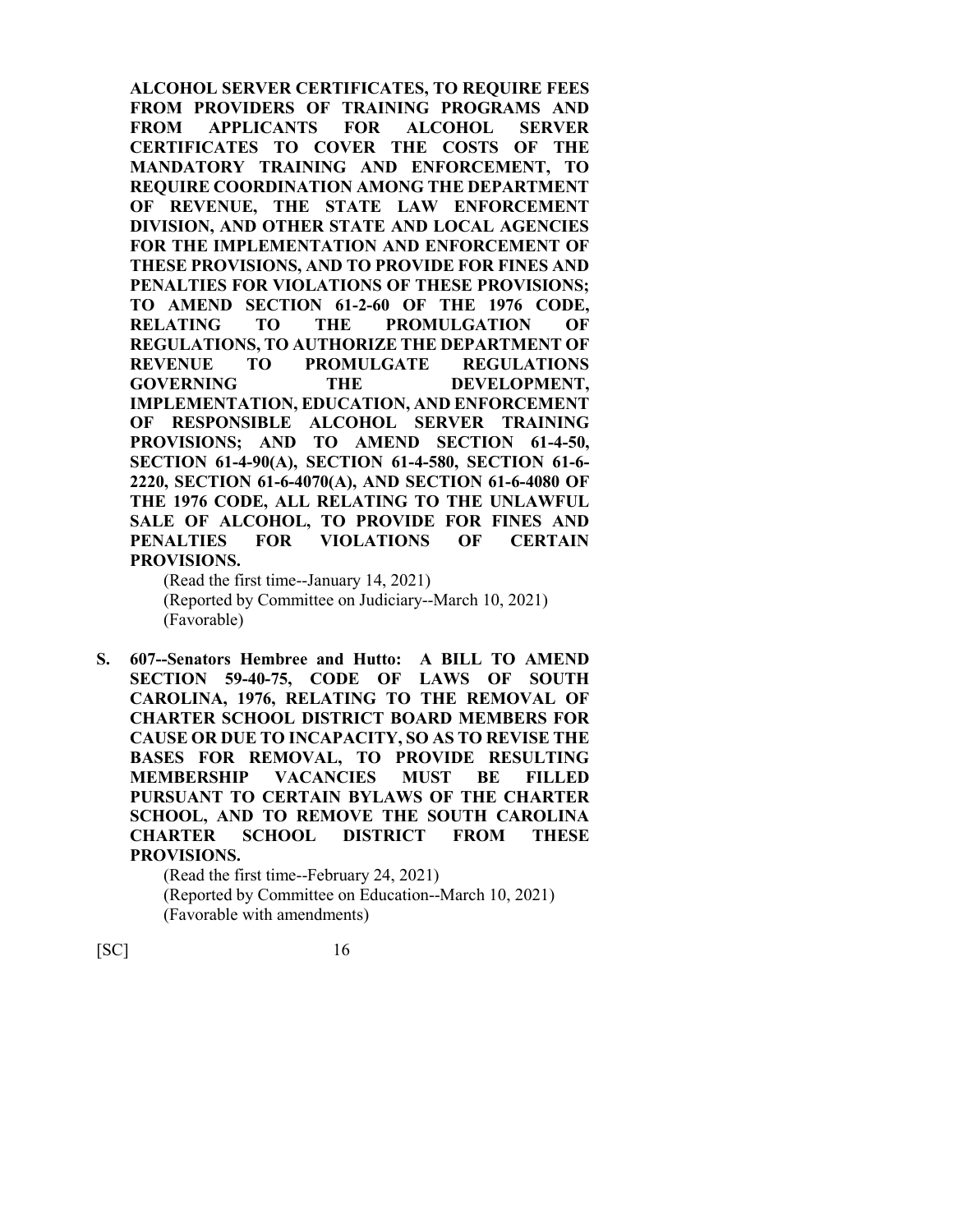**S. 628--Senator Davis: A BILL TO ENACT THE "PHARMACY ACCESS ACT"; TO AMEND CHAPTER 43, TITLE 40 OF THE 1976 CODE, RELATING TO THE SOUTH CAROLINA PHARMACY PRACTICE ACT, BY ADDING SECTIONS 40- 43-210 THROUGH 40-43-280, TO PROVIDE THAT THE SOUTH CAROLINA PHARMACY PRACTICE ACT DOES NOT CREATE A DUTY OF CARE FOR A PERSON WHO PRESCRIBES OR DISPENSES A SELF-ADMINISTERED HORMONAL CONTRACEPTIVE OR ADMINISTERS AN INJECTABLE HORMONAL CONTRACEPTIVE, TO PROVIDE THAT CERTAIN PHARMACISTS MAY DISPENSE A SELF-ADMINISTERED HORMONAL CONTRACEPTIVE OR ADMINISTER AN INJECTABLE HORMONAL CONTRACEPTIVE PURSUANT TO A STANDING PRESCRIPTION DRUG ORDER, TO PROVIDE A JOINT PROTOCOL FOR DISPENSING A SELF-ADMINISTERED HORMONAL CONTRACEPTIVE OR ADMINISTERING AN INJECTABLE HORMONAL CONTRACEPTIVE WITHOUT A PATIENT-SPECIFIC WRITTEN ORDER, TO REQUIRE CONTINUING EDUCATION FOR A PHARMACIST DISPENSING A SELF-ADMINISTERED HORMONAL CONTRACEPTIVE OR ADMINISTERING AN INJECTABLE HORMONAL CONTRACEPTIVE, TO IMPOSE REQUIREMENTS ON A PHARMACIST WHO DISPENSES A SELF-ADMINISTERED HORMONAL CONTRACEPTIVE OR ADMINISTERS AN INJECTABLE HORMONAL CONTRACEPTIVE, TO PROVIDE THAT A PRESCRIBER WHO ISSUES A STANDING PRESCRIPTION DRUG ORDER FOR A SELF-ADMINISTERED HORMONAL CONTRACEPTIVE OR INJECTABLE HORMONAL CONTRACEPTIVE IS NOT LIABLE FOR ANY CIVIL DAMAGES FOR ACTS OR OMISSIONS RESULTING FROM THE DISPENSING OR ADMINISTERING OF THE CONTRACEPTIVE, AND TO PROVIDE THAT THE SOUTH CAROLINA PHARMACY PRACTICE ACT SHALL NOT BE CONSTRUED TO REQUIRE A PHARMACIST TO DISPENSE, ADMINISTER, INJECT, OR OTHERWISE PROVIDE HORMONAL CONTRACEPTIVES; AND TO AMEND ARTICLE 1, CHAPTER 6, TITLE 44 OF THE 1976 CODE, RELATING TO THE DEPARTMENT OF HEALTH AND HUMAN SERVICES, BY ADDING SECTION 44-6-115,**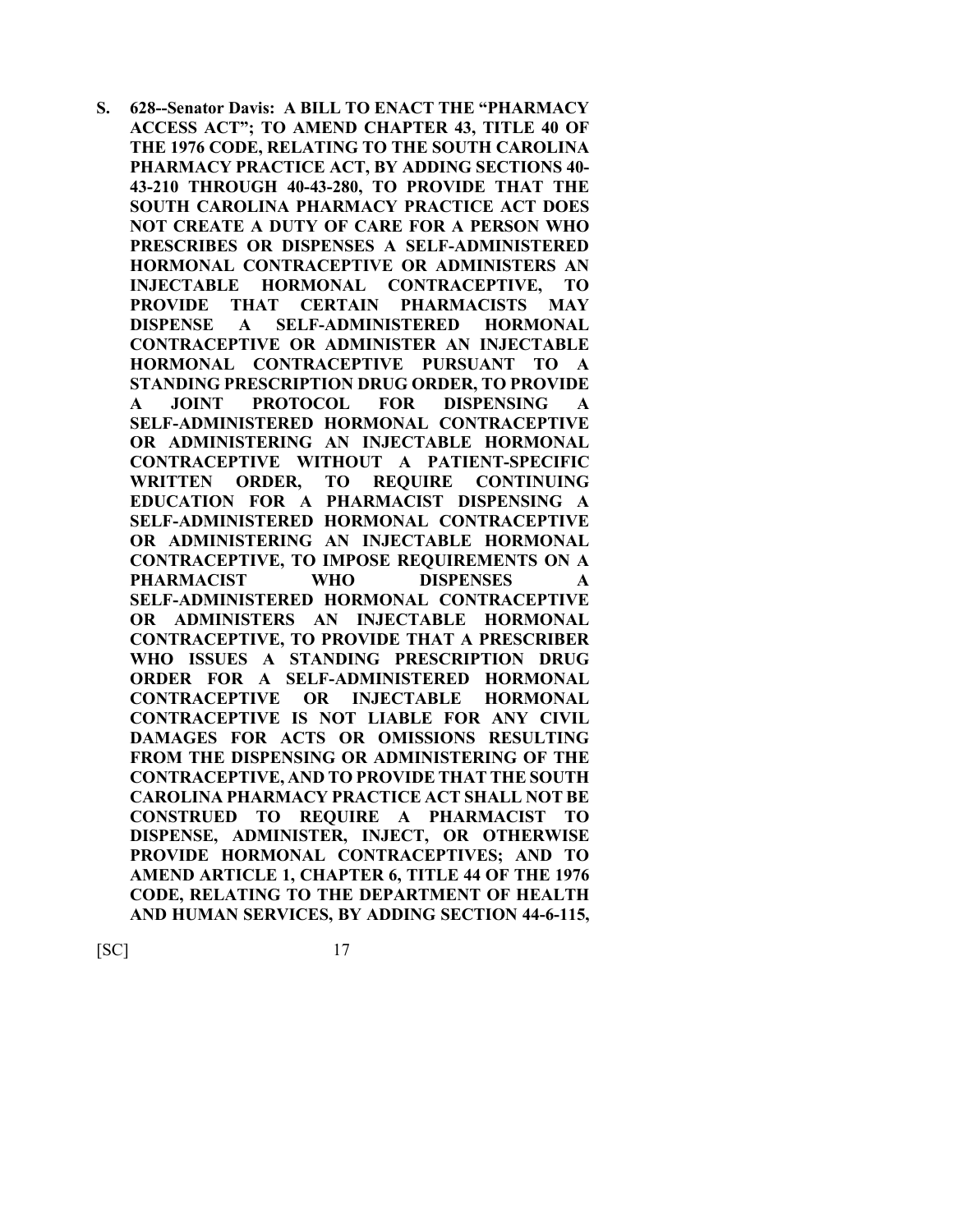#### **TO PROVIDE FOR PHARMACIST SERVICES COVERED UNDER MEDICAID; AND TO DEFINE NECESSARY TERMS.**

(Read the first time--March 02, 2021) (Reported by Committee on Medical Affairs--March 10, 2021) (Favorable with amendments)

**S. 631--Senator Talley: A BILL TO ENACT THE "SOUTH CAROLINA ELECTRONIC NOTARY PUBLIC ACT"; TO AMEND TITLE 26 OF THE 1976 CODE, RELATING TO NOTARIES PUBLIC AND ACKNOWLEDGEMENTS, BY ADDING CHAPTER 2, TO PROVIDE FOR PROCEDURES AND TRAINING REQUIREMENTS, TO PROVIDE FOR ACTS THAT MAY BE PERFORMED, RESTRICTIONS ON THOSE ACTS, AND REQUIREMENTS TO COMPLETE THOSE ACTS, TO ESTABLISH MAXIMUM FEES, TO ESTABLISH PROCEDURES FOR ELECTRONIC NOTARIES PUBLIC, TO PROVIDE THAT THE SECRETARY OF STATE MAY PROMULGATE REGULATIONS, TO PROVIDE FOR THE TERMINATION OF ELECTRONIC NOTARIES PUBLIC, TO PROVIDE A PENALTY, TO PROVIDE REQUIREMENTS TO CERTIFY AUTHENTICITY, AND TO DEFINE NECESSARY TERMS.**

(Read the first time--March 2, 2021)

(Reported by Committee on Family and Veterans' Services-- March 10, 2021)

(Favorable with amendments)